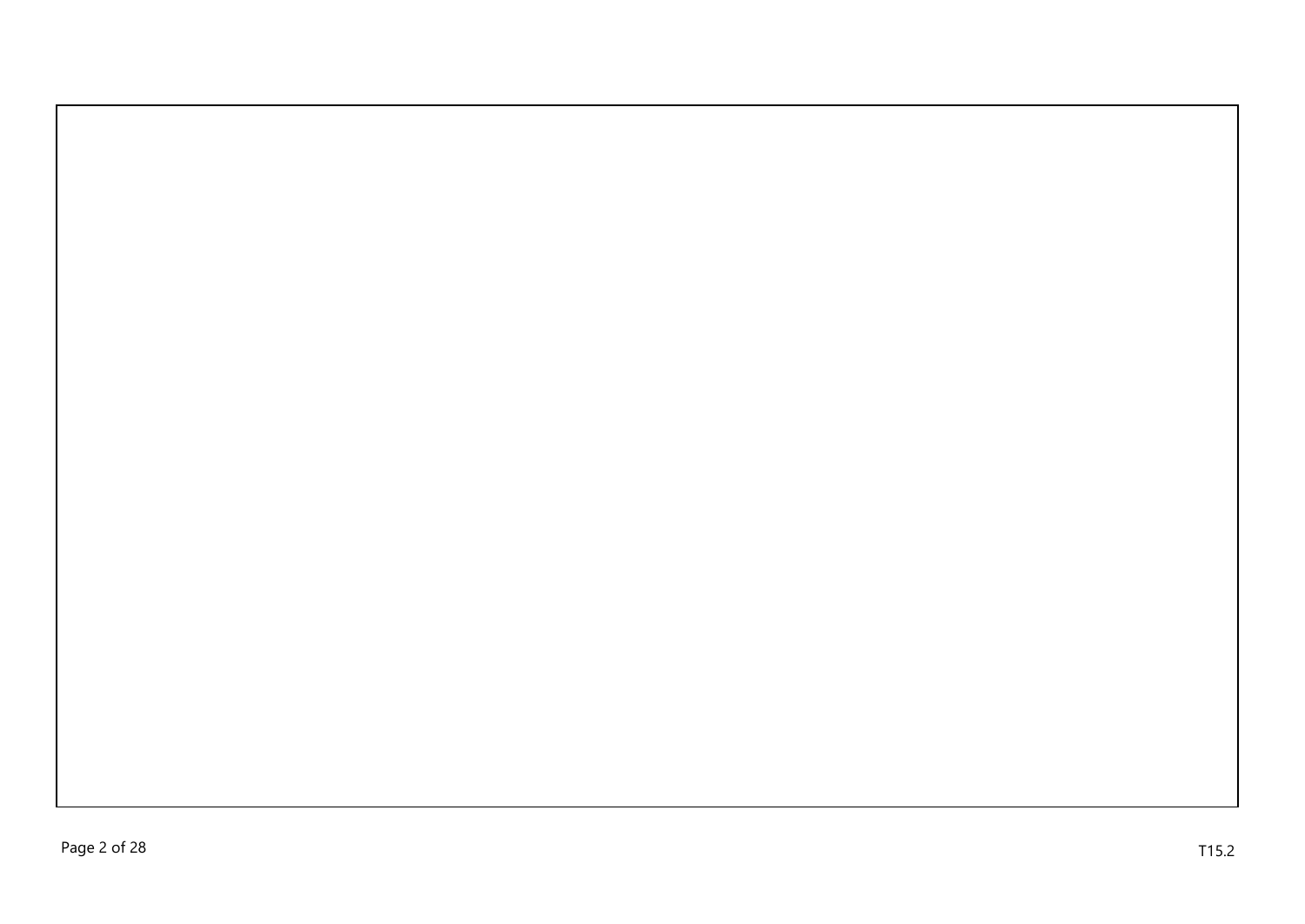| #               | Island | House Name | Name                    | Sex       | National ID | ، ه ، بر <u>م</u> | ىئرىتر                                                                                                                                             |
|-----------------|--------|------------|-------------------------|-----------|-------------|-------------------|----------------------------------------------------------------------------------------------------------------------------------------------------|
| Male'           |        |            |                         |           |             |                   |                                                                                                                                                    |
| $\vert$ 1       | Male'  | M. A Zee   | Fathmath Evlyn Saleem   | F         | A068552     | د. کې مې          | ژ <sub>ج</sub> وده موږیر <sub>سک</sub> ږو                                                                                                          |
| 2               | Male'  | M. A Zee   | Aminath Zubaida         | F         | A077204     | د. کې مح          | הביתם בסתת                                                                                                                                         |
| $\vert$ 3       | Male'  | M. A Zee   | Mohamed Maul Saleem     | M         | A104891     | اح بھی سمج        | ورەر د دوھ س <i>نو</i> ژ                                                                                                                           |
| $\overline{4}$  | Male'  | M. A Zee   | Mohamed Rushdhaan Ilyas | M         | A329774     | د. پی یم          | وره رو و مهندوگرمکر مرفرگرمند<br>و برمروتر مرتشوگرمکر مرفرگرمند                                                                                    |
| $\overline{5}$  | Male'  | M. Aaru    | Hussain Athif           | ${\sf M}$ | A022533     | د . د څم          | جەسىر شەھ ئە                                                                                                                                       |
| $\vert 6 \vert$ | Male'  | M. Aaru    | Athifa Mohamed          | F         | A036480     | و به مجموعه       | و وره در د                                                                                                                                         |
| $\vert$ 7       | Male'  | M. Aaru    | Jaufar Mohamed          | ${\sf M}$ | A045364     | و . پژيز          | ر ور و دره در<br>بحەنو پر برگرونر                                                                                                                  |
| 8               | Male'  | M. Aaru    | Ahmed Asif              | ${\sf M}$ | A046197     | د . د چر          | أرەر د ئەبدۇ                                                                                                                                       |
| 9               | Male'  | M. Aaru    | Ibrahim Naeem           | M         | A053021     | د . د څم          |                                                                                                                                                    |
| 10              | Male'  | M. Aaru    | Aminath Zeena           | F         | A053022     | د . مرگر          | ر<br>مرد سمي <sup>2</sup> سمي ش                                                                                                                    |
| 11              | Male'  | M. Aaru    | Aishath Zoona           | F         | A053025     | د . د څم          | و در در در در در در در برای کند.<br>مراسم سال می کند که برای کند و برای کند و برای کند و برای کند و برای کند و برای کند و برای کند و برای کند و بر |
| 12              | Male'  | M. Aaru    | Ahmed Mujaahid          | ${\sf M}$ | A075466     | و . د مجمو        | رەرو وەرو                                                                                                                                          |
| 13              | Male'  | M. Aaru    | Nasva Jaufar            | F         | A075590     | د . د څم          | ا در ۱۶ در در در در در ا                                                                                                                           |
| 14              | Male'  | M. Aaru    | Mariyam Malsha Muneer   | F         | A092175     | و . مرتبر         | ו סום ום יי כתיב.<br>בזנוג בביי בתז                                                                                                                |
| 15              | Male'  | M. Aaru    | Shahida Mohamed         | F         | A131081     | د . د چر          | أشريكر وره رو                                                                                                                                      |
| 16              | Male'  | M. Aaru    | Mohamed Zaim Asif       | M         | A160686     | والمتمخر          | כנסגב בי פי הייתר                                                                                                                                  |
| 17              | Male'  | M. Aaru    | Mohamed Marish Muneer   | M         | A166964     | د . د چر          | ورورو كريك وتريد                                                                                                                                   |
| 18              | Male'  | M. Aaru    | Mariyam Zimam Athif     | F         | A334522     | د برگر            | בימת ביבל האתר                                                                                                                                     |
| 19              | Male'  | M. Aaru    | Aishath Zara Athif      | F         | A334523     | د . د چر          | مەر شىم ئەتر مەبور                                                                                                                                 |
| 20              | Male'  | M. Aaru    | Mohamed Yazdhaan Fareed | M         | A348658     | د برگر            | כנסגב גם בס צ'תב                                                                                                                                   |
| 21              | Male'  | M. Ahuliha | Mohamed Areesh          | M         | A009223     | ە ئەرتىرىز        | وره رو در پرده                                                                                                                                     |
| 22              | Male'  | M. Ahuliha | Hawwa Niloofa           | F         | A012255     | او، مُرْکورَ      | برە ئەسروسى                                                                                                                                        |
| 23              | Male'  | M. Ahuliha | Ameena Ibrahim Fulhu    | F         | A023760     | ە ئەرتىرىز        | ړې په ره پرېږد                                                                                                                                     |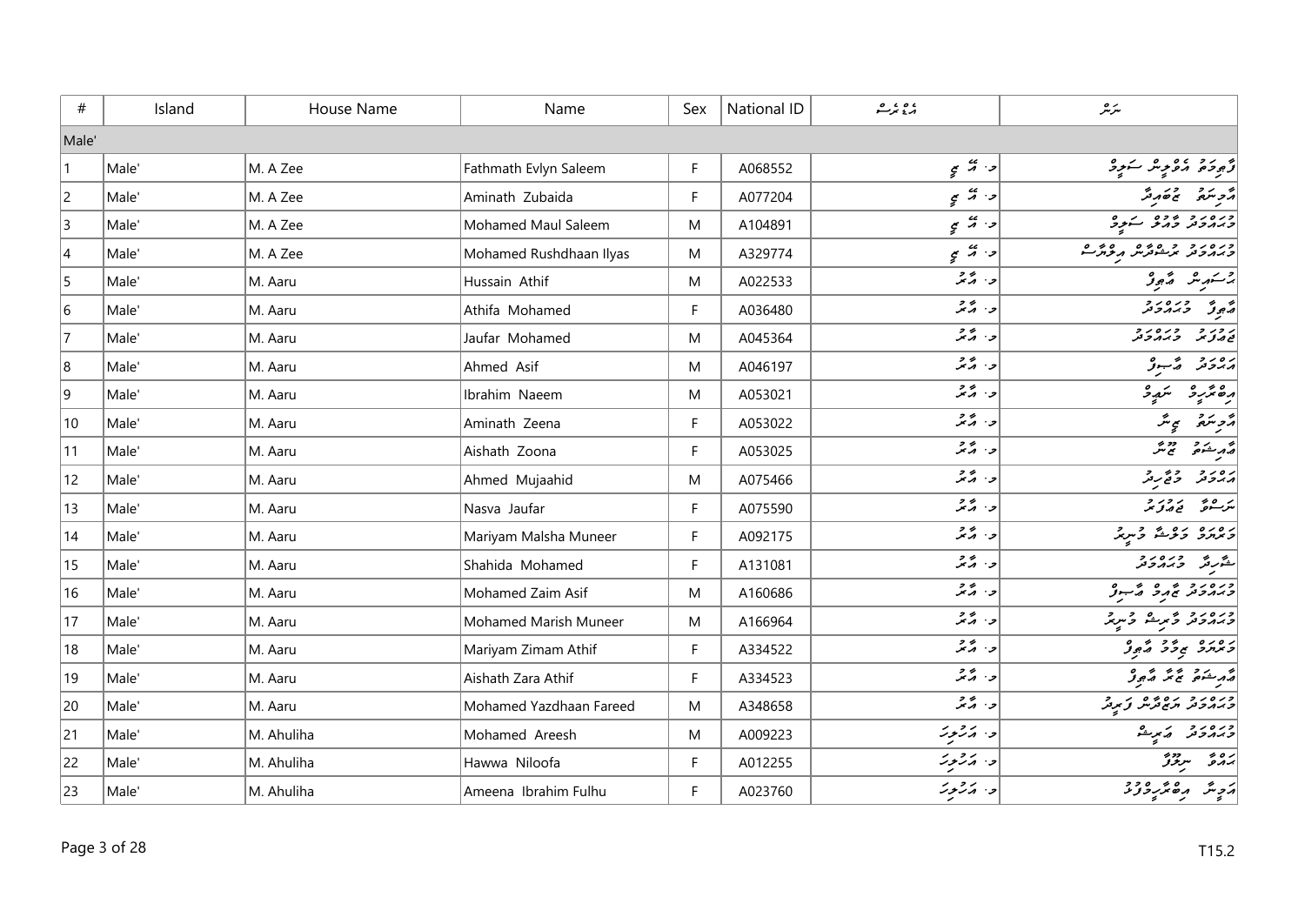| 24 | Male' | M. Ahuliha         | Fathimath Zuhudha      | F         | A052064 | ە . ئەركىز                                                 | وَّجْعِدَهُ بِمَرْتَدُ                   |
|----|-------|--------------------|------------------------|-----------|---------|------------------------------------------------------------|------------------------------------------|
| 25 | Male' | M. Ahuliha         | Mariyam Areesha        | F         | A052090 | ە ئەزىرىز                                                  | د ۱۵ د صر د محمد پر                      |
| 26 | Male' | M. Ahuliha         | Aishath Aleefa         | F         | A080033 | ە ئەزىرىز                                                  | ە ئەستەم كەمرىق                          |
| 27 | Male' | M. Ahuliha         | Aminath Nilma          | F         | A132733 | وسترتروتر                                                  | سربرگر<br>ړګر سرچ                        |
| 28 | Male' | M. Ahuliha         | Ali Reehaan Ahmed      | ${\sf M}$ | A350786 | ە ئەزىرىز                                                  | ړې پر په ډېرونر                          |
| 29 | Male' | M. Ahuliha         | Aminath Reesha Ahmed   | F         | A367194 | ە سەرتىرىز                                                 | ה<br>הכיתה יקייל המכת                    |
| 30 | Male' | M. Carpenter Villa | Abdulla Azeem          | M         | A001874 | د . ئۇن <sub>ز</sub> تەھ ئىرە ئ <sup>ۇ</sup>               | پر ۱۳۵۵ پر موگر                          |
| 31 | Male' | M. Carpenter Villa | Fathimath Thaila       | F         | A043132 | ح <sup>.</sup> ئىڭ <sub>م</sub> ۇشھۇمبوڭە                  | وَجودَة وَرِدَّ                          |
| 32 | Male' | M. Carpenter Villa | Nikleen Shanee         | M         | A043133 | د . ئۇ ئ <sub>ى</sub> ر ئەھ بىرە ئى                        | سرنڈ پر سگانیں<br>پر اپنے م              |
| 33 | Male' | M. Carpenter Villa | Aminath Neeshath       | F         | A043135 | - ئۇرمۇمروڭر                                               | ړ ځې سرچ<br>سریشرو<br>پ <sup>ر</sup>     |
| 34 | Male' | M. Carpenter Villa | Nahushad Sani          | M         | A043136 | - ئۇرلىق بىر <i>و</i> ئى                                   | <i>ىر 3 مەڭ بەر</i>                      |
| 35 | Male' | M. Carpenter Villa | Aminath Rasheeda       | F         | A043138 | د ، ئۇزىر <sub>ى</sub> غ برەڭر                             | أرمز وسره<br>ىمە <sup>ر</sup> شەقە       |
| 36 | Male' | M. Carpenter Villa | Hafsa Yoosuf           | F         | A043139 | ر ، ئەزگىرى <i>غ بىرە</i> ئ                                | پرویجہ<br>دد حرو                         |
| 37 | Male' | M. Carpenter Villa | Mohamed Naeem          | ${\sf M}$ | A043640 | د . ئۇن <sub>ز</sub> تەھ ئىرە ئ <sup>ۇ</sup>               | ورەر ئىمەد                               |
| 38 | Male' | M. Carpenter Villa | Ibrahim Adil           | M         | A044504 | ر ، ئەزگىرى <i>غ بىرە</i> ئ                                | رە ئرىر ئىرگى                            |
| 39 | Male' | M. Carpenter Villa | Mohamed Sanooj         | ${\sf M}$ | A050254 | د <sub>:</sub> ئۇن <sub>دى</sub> قە <sub>موق</sub> ۇ       | و ر ه ر و<br><i>و پر ډ</i> وتر<br>سەمبرى |
| 40 | Male' | M. Carpenter Villa | Ahmed Iqbal            | M         | A071936 | ر ، ئەزگىرى <i>غ بىرە</i> ئ                                | رەرد ھەھ                                 |
| 41 | Male' | M. Carpenter Villa | Unaisha Ahmed Iqbal    | F         | A334557 | د ، ئۇزى <i>رىغ برە</i> ئ                                  | أوسمد يشامر والمحفظ                      |
| 42 | Male' | M. Carpenter Villa | Iyaash Ahmed Iqbal     | M         | A334559 | <sub>د</sub> . ئۇن <sub>ى</sub> رى بىرو ئى                 | ويرت مددور ودهو                          |
| 43 | Male' | M. Carpenter Villa | Anas Ahmed Iqbal       | M         | A334560 | <sub>ى</sub> ، ئ <sub>ە</sub> ئۇنترى بىرە ئ <sup>ى</sup> ر | ړ شر مه بره د په د د کار                 |
| 44 | Male' | M. Carpenter Villa | Ahuzam Abdulla Azeem   | M         | A370003 | ر ، ئەزگىرى <i>غ بىرە</i> ئ                                | برويره بره قرالله برموع                  |
| 45 | Male' | M. Coral Dale      | Aminath Suzeela        | F         | A034506 | ە رەپپە <i>ھ</i>                                           | أرزج المستقلح ومحر                       |
| 46 | Male' | M. Coral Dale      | Mohamed Hussain        | M         | A034512 | ەرەپ <sub>ە</sub> ە<br>جەن مەيرى بىرى                      | ورەرو قريبهرس                            |
| 47 | Male' | M. Coral Dale      | Ahmed Suzil            | M         | A079625 | ە رەپرە<br>د گلىمى دى                                      | رەر دېر كە                               |
| 48 | Male' | M. Coral Dale      | Ibrahim Suraih Mohamed | M         | A119877 | ە رەپرە<br>د گلېمبرد د                                     | رەپرىو شىرىدە دىمەدد                     |
| 49 | Male' | M. Coral Dale      | Moosa Rifath           | ${\sf M}$ | A305563 | ە رەپرە<br>دې مىرچى بى                                     | در معروره و                              |
|    |       |                    |                        |           |         |                                                            |                                          |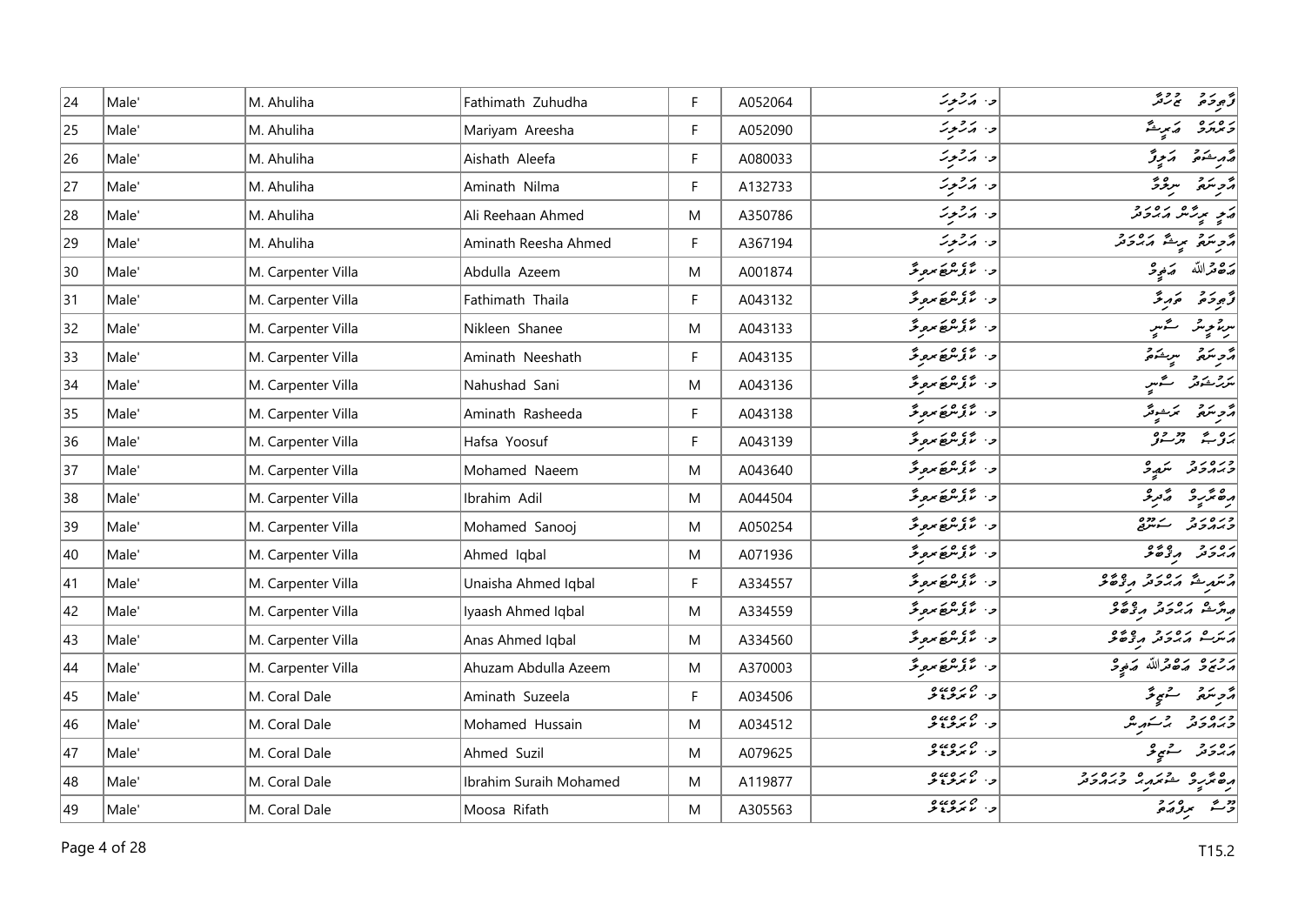| 50 | Male' | M. Coral Dale    | Yoosuf Niyaz              | M           | A362736 | ەرەپ <sub>ە</sub> ە<br>دې ئابىرى بىرى           | در حرم<br>مرت<br>سرگرمج                     |
|----|-------|------------------|---------------------------|-------------|---------|-------------------------------------------------|---------------------------------------------|
| 51 | Male' | M. Coral Gardens | Mohamed Rasheed           | M           | A034636 | د . برره د مه ه ه ه ه                           | ورەرو كەشپەر                                |
| 52 | Male' | M. Coral Gardens | Aishath Afreen Mohamed    | $\mathsf F$ | A046417 | د . سره ده ده مه ده مرک                         | و مشهور ده مرد در در د                      |
| 53 | Male' | M. Coral Gardens | Ahmed Ghufraan Mohamed    | M           | A093456 | ى ئىمىزە ئەرەپىيە بىر<br>مەنزىيەت ئىر           | ג סג כ כ ס ש ס כג סג כ<br>הגבת הציגית בגהבת |
| 54 | Male' | M. Coral Gardens | Aminath Aboobakuru        | F           | A111243 | د . سره د مه ه ه ه ه                            | 77777<br>أرمر برد                           |
| 55 | Male' | M. Crimson Rose  | Ibrahim Azmee             | M           | A000914 | د . ، ، ، و س <i>مبره م</i>                     | رە ئۈر ئەينى ئ                              |
| 56 | Male' | M. Crimson Rose  | Ahmed Fakhree             | M           | A009870 | ە ، ئابرۇ سەيرىر شە                             | رەرد زەبر                                   |
| 57 | Male' | M. Crimson Rose  | Ismail Farish             | M           | A010216 | ى ئ <sub>ى</sub> رى ئەبەر ئە                    | راعترر ومحرا                                |
| 58 | Male' | M. Crimson Rose  | Hassan Nazmee             | M           | A045427 | ى ئامرۇسەترىرگ                                  | بر کے مگر مگرم کے لیے ک                     |
| 59 | Male' | M. Crimson Rose  | Ali Naif                  | M           | A057654 | <sub>ج</sub> . ، م <sub>عر</sub> و سەمدىرى<br>ئ | أەنىي سىمبرق                                |
| 60 | Male' | M. Crimson Rose  | Aishath Sham-aa           | F           | A074040 | د. ئۇيرۇسكەترىرگ                                | مەرشىق شەھ ئ                                |
| 61 | Male' | M. Crimson Rose  | Abdulla Yaameen           | M           | A130698 | و. ئۇبرۇسكىرىگە                                 | رە داللە مۇجەمىر                            |
| 62 | Male' | M. Crimson Rose  | Affan Hussain             | M           | A149976 | و ، ما برو سەمەر يە                             | رەپى برگىدىكە                               |
| 63 | Male' | M. Crimson Rose  | Sofwan Hussain            | M           | A151489 | ە ، ئابرۇ سەيرىرگ                               | بەرەپ بۇ بەسىرىش                            |
| 64 | Male' | M. Crimson Rose  | Aminath Samra             | F           | A323581 | د. ئامرۇسەترىرگ                                 | ړ ده کردنو                                  |
| 65 | Male' | M. Crimson Rose  | Fathimath Nabahath Nazmee | F           | A341759 | و ، ئامرۇ سەمرىرى                               | و و دو دوره مردم                            |
| 66 | Male' | M. Crimson Rose  | Ahmed Husham              | M           | A353606 | و٠ لامروكسوروموك                                | رەر دېر                                     |
| 67 | Male' | M. Cromis        | Ahmed Naeem               | M           | A218818 | - عوجر م<br>احن عوجر م                          | رەر سەر                                     |
| 68 | Male' | M. Cromis        | Liufa Ahmed               | F           | A366234 | د ، م <sub>و</sub> جور <u>م</u>                 | ويزنق كدورو                                 |
| 69 | Male' | M. Cromis        | Aminath Ulfa Naeem        | F           | A372434 | د. عوجره                                        | أزجر أوقر والملاحق                          |
| 70 | Male' | M. Dhaloof       | Ali Musthafa              | M           | A078314 | و . تروه و                                      | أته ومبهور                                  |
| 71 | Male' | M. Dhaloof       | Gaihal Ali Musthafa       | M           | A382655 | و . تروه و                                      | تمرتك كمي ومبنيو                            |
| 72 | Male' | M. Dhon Dheeni   | Hanaan Mohamed Didi       | F           | A127629 | —<br> ح. قرير فيرينز                            | ریده دره روبربر                             |
| 73 | Male' | M. Dhunikolhu    | Aminath Waheed            | F           | A000198 | د . فرسر پور                                    | أأروبتكم وكرقر                              |
| 74 | Male' | M. Dhunikolhu    | Ilyas Waheed              | M           | A000264 | د . ترسر پور                                    | برقدشت الأبرقر                              |
| 75 | Male' | M. Dhunikolhu    | Asraru Waheed             | F           | A000448 | د . ترسر پور                                    | ەسىمى ئەرە                                  |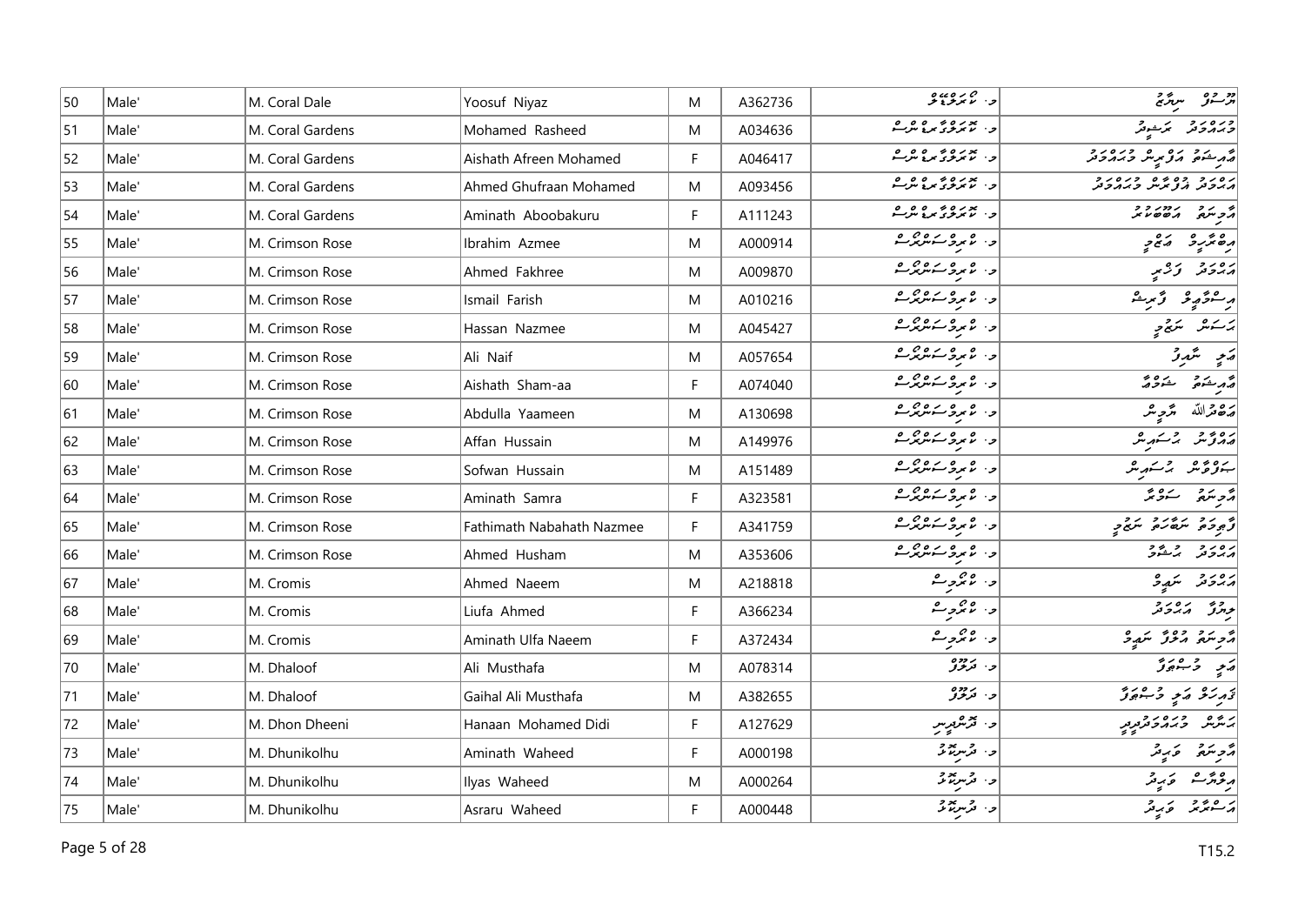| 76           | Male' | M. Dhunikolhu        | Ahmed Waheed            | M         | A048150 | و . قرسر <i>ین</i> و                                                | أرەر ئەر ئەر                                                 |
|--------------|-------|----------------------|-------------------------|-----------|---------|---------------------------------------------------------------------|--------------------------------------------------------------|
| 77           | Male' | M. Dhunikolhu        | Nuhad Abdul Mannan      | M         | A166978 | و . قرسر <i>ین</i> و                                                | ر ه د وه ر ه رو و.<br>پره تر تر تر سرس<br>و بر و<br>سربر تعر |
| 78           | Male' | M. Dhunikolhu        | Ismail Waheed           | M         | A218080 | د . فرس <i>ریند</i> و                                               | ر شۇرپۇ كەيد                                                 |
| 79           | Male' | M. Dhunikolhu        | Zuha Abdul Mannan       | F         | A273918 | و . قرمبرند و                                                       | د ده ده ده ده در در در در د                                  |
| 80           | Male' | M. Elacio            | Moonis Muneez           | M         | A138095 | د . مۇسىر                                                           | دو سرے<br>ح<br>د سرچ<br>حرم                                  |
| 81           | Male' | M. Elacio            | Mumthaz Syedahmed       | F         | A394086 | د . گرڅر په په                                                      | ره دره رد<br>سهرمرمربروتر<br>و ه و ه<br><b>تر</b> تر بح      |
| 82           | Male' | M. Fairy Light       | Ibrahim Rasheed         | M         | A032101 | د . ژو پرېژو ه                                                      | رە ئرىر ئىسىمى ئىشىمى                                        |
| 83           | Male' | M. Fairy Light       | Fathmath Neesha Ibrahim | F         | A166014 | و . ۇم ئېر ئەرق                                                     | ژوده سیت موسر                                                |
| 84           | Male' | M. Fairy Light       | Mariyam Isha Ibrahim    | F         | A341323 | و· دُمَ بِرِ دَمرِ هِ                                               | دورو مش مقتربة                                               |
| 85           | Male' | M. Fairy Light       | Aminath Rasha Ibrahim   | F         | A365547 | و· ۇم ئېر ئەرقى                                                     | أأدبتهم ترك وكالأبرد                                         |
| 86           | Male' | M. Faruhaanaa Manzil | Ilham Idris             | M         | A007247 | ى ئەرەپ ئەر ئا <sub>ھە</sub> ئە                                     | أروريو أروميت                                                |
| 87           | Male' | M. Faruhaanaa Manzil | Ubaidulla Idrees        | M         | A012029 | د . ز د پر پر پر پر پر و                                            | جرى مەتراللە<br>ەر قرىمەت                                    |
| 88           | Male' | M. Faruhaanaa Manzil | Fathimath Idhrees       | F         | A032556 | د· ئۇنىرگىنگەنگەنلىرى ئى                                            | توجوجو التربيث                                               |
| 89           | Male' | M. Faruhaanaa Manzil | Muneera Mohamed         | F         | A042727 | د· ئۇ <i>ئەرگەنگەنگەنلى</i> بى                                      | 1 مېرىتر<br>س<br>و ره ر د<br><i>د ب</i> رگرفر                |
| $ 90\rangle$ | Male' | M. Faruhaanaa Manzil | Ayyoob Siraaj           | M         | A047234 | د . ئ <i>ۇ برېڭ بىر قرى</i> رى<br>مەنب <i>ى بىر بىر بىر قىرى</i> رى | ג ם בב ב<br>ההתיים<br>سىدىگە 2                               |
| 91           | Male' | M. Faruhaanaa Manzil | Rilwan Shareef          | M         | A047235 | د· ئۇنىرگىنگەنگەنلىرى ئى                                            | مرینے ویکھیں<br> <br>شەمرىر                                  |
| 92           | Male' | M. Faruhaanaa Manzil | Faruhana                | F         | A048238 | ى ئۆتۈرگە ئەرەپ تە                                                  | ۇ ئەير ئىر                                                   |
| 93           | Male' | M. Faruhaanaa Manzil | Fareeda Idrees          | F         | A058405 |                                                                     | ترىپىد مەرىپە                                                |
| 94           | Male' | M. Faruhaanaa Manzil | Aminath Yumna Waheed    | F         | A060217 | ى ئ <i>ۇترىگىز شى</i> رىگى                                          | أمر منهم المرحم المرحم المحدود                               |
| 95           | Male' | M. Faruhaanaa Manzil | Hussain Furugaan        | M         | A062299 | و . ۇ ئەر ئەترىرى ئو                                                | برستهرش وحرقاش                                               |
| 96           | Male' | M. Faruhaanaa Manzil | Fathimath Fazna         | F         | A062346 | د· ئۇ <i>ئەرگەنگەنگەنلى</i> بى                                      | قَەدە ئەت                                                    |
| 97           | Male' | M. Faruhaanaa Manzil | Reesha Abdul Munnim     | F         | A114820 | د . ئ <i>ۇ برېڭ بىر قرى</i> رى<br>مەنب <i>ى بىر بىر بىر قىرى</i> رى | برے رہ دہ دہ د                                               |
| 98           | Male' | M. Faruhaanaa Manzil | Mariyam Dhunya Waheed   | F         | A307617 | ى ئەرەپ ئەر ئەر ئارىيە ئى                                           | رەرە دەپر رو                                                 |
| 99           | Male' | M. Faruhaanaa Manzil | Ibrahim Raidh Rilwan    | ${\sf M}$ | A332009 | ى ئەرەپ ئەر ھەج ت <mark>ى</mark>                                    | رە ئەرە ئەرىر برخۇش                                          |
| 100          | Male' | M. Faruhaanaa Manzil | Mohamed Rishwan         | M         | A336907 | د . ز <i>د بر ب</i> ر تر تریم تر                                    | ورەرو بريە دەر                                               |
| 101          | Male' | M. Faruhaanaa Manzil | Ahmed Raif Rilwan       | ${\sf M}$ | A356623 | ى ئەچمە ئەرەپ ئى                                                    | رەرد ئۇرۇ برخۇش                                              |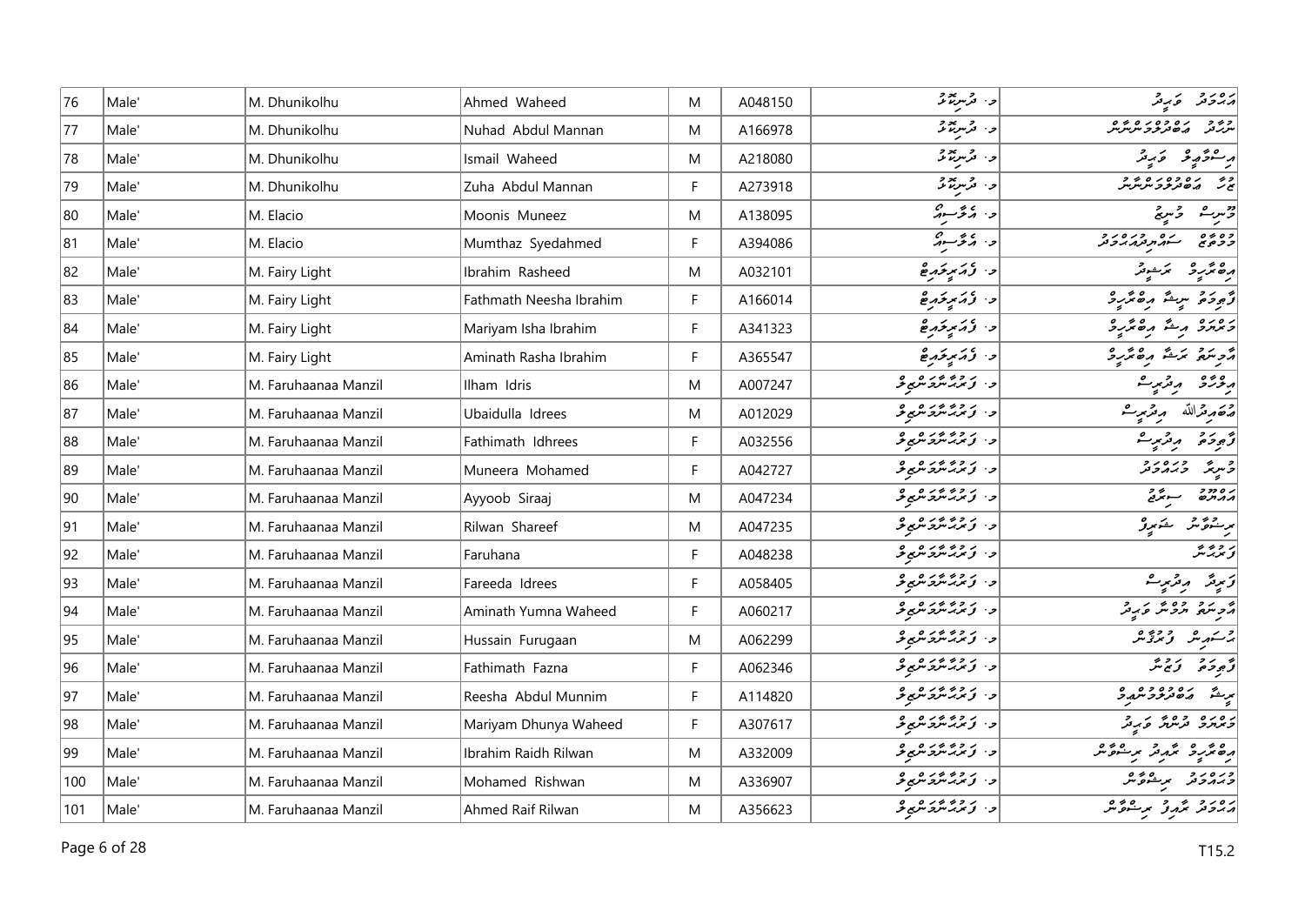| 102 | Male' | M. Faruhaanaa Manzil | Mariyam Hudhuna Shareef | F.          | A396768 | د. زىرتەشرىشى بى                | د وره د در پر شکاید و                                                                                                                                                                                                            |
|-----|-------|----------------------|-------------------------|-------------|---------|---------------------------------|----------------------------------------------------------------------------------------------------------------------------------------------------------------------------------------------------------------------------------|
| 103 | Male' | M. Foosiyaa          | Azeema Dhon Manik       | $\mathsf F$ | A001660 | ح : تو <sup>م</sup> سورگر<br>مر | أركفي ومحمد المحمد المحمد المحمد                                                                                                                                                                                                 |
| 104 | Male' | M. Foosiyaa          | Mohamed Manik           | M           | A035245 | د . تۇسىيىگە                    | وره رور سرد                                                                                                                                                                                                                      |
| 105 | Male' | M. Foosiyaa          | Ahmed Saleem            | M           | A047389 | در محرسه پی                     | ړه رو شوو                                                                                                                                                                                                                        |
| 106 | Male' | M. Foosiyaa          | Dhon Manik              | M           | A051300 | د : تۇسىيەگە                    | بر مریز سریز<br>مرسر سریز                                                                                                                                                                                                        |
| 107 | Male' | M. Foosiyaa          | Abdul Salaam            | M           | A056621 | د : تۆسىن <i>ى</i> ر            | رە دە بەرە<br>مەھىرە سىۋى                                                                                                                                                                                                        |
| 108 | Male' | M. Foosiyaa          | Lubuna Ahmed            | $\mathsf F$ | A114822 | ح : تۇسىيەتر<br>س               | ووير برەرد                                                                                                                                                                                                                       |
| 109 | Male' | M. Foosiyaa          | Leena Ahmed             | F           | A164738 | د : تو <sup>م</sup> سورگر       | جه شهر از جر                                                                                                                                                                                                                     |
| 110 | Male' | M. Foosiyaa          | Hamdhan Mohamed         | M           | A333683 | د : تۇسىدۇ                      | رەپە درەرد<br>بروترس <i>وب</i> ەروتر                                                                                                                                                                                             |
| 111 | Male' | M. Foosiyaa          | AIMAN MOHAMED           | M           | A333684 | اح، توسیع                       | أروكش ورورو                                                                                                                                                                                                                      |
| 112 | Male' | M. Foosiyaa          | Aishath Raya Hashim     | $\mathsf F$ | A334971 | <br> -<br>  محمد مسر            | ە ئەستىم ئىگر ئىشوق                                                                                                                                                                                                              |
| 113 | Male' | M. Foosiyaa          | Shamveel Ahmed          | M           | A397761 | ل - مح <sup>مد</sup> سودگر      | شكوه ومردور                                                                                                                                                                                                                      |
| 114 | Male' | M. Ford              | Ibrahim Iyaz            | M           | A023735 | ر و د نومه                      |                                                                                                                                                                                                                                  |
| 115 | Male' | M. Ford              | Shareefa Hassan         | $\mathsf F$ | A044092 | ى بۇ يى                         | أختامريح أيركت مكر                                                                                                                                                                                                               |
| 116 | Male' | M. Ford              | Aishath Ifna            | $\mathsf F$ | A054647 | د . د ګې په په                  | مەستىم بوقىتر                                                                                                                                                                                                                    |
| 117 | Male' | M. Ford              | Fathmath Reena          | $\mathsf F$ | A054648 | د . د ګوره                      | ۇۋۇۋۇ بېش                                                                                                                                                                                                                        |
| 118 | Male' | M. Ford              | Mariyam Shifna          | F.          | A054649 | ر ، ۇىر،                        | دەرە ھورىگە                                                                                                                                                                                                                      |
| 119 | Male' | M. Ford              | Ahmed Azim              | ${\sf M}$   | A056537 | د . پېړه                        | $\begin{array}{cc} 2 & 2 & 2 & 2 \\ 2 & 2 & 2 & 2 \end{array}$                                                                                                                                                                   |
| 120 | Male' | M. Ford              | Insha Ahmed Azim        | F           | A324771 | د . ۇىدى                        | د هرش در در در در در در در این در این در این در این در این در این در این در این در این در این در این در این دس<br>در این دست در این در این در این در این در این در این در این دستر دستر داشته در این دستر در این دستر در این دست |
| 121 | Male' | M. Ford              | Hawwa Balsam Iyaz       | F.          | A327789 | د . ۇىر،                        |                                                                                                                                                                                                                                  |
| 122 | Male' | M. Funaru            | Aneesa Yoosuf           | $\mathsf F$ | A053512 | والمتحر كمركز                   | اړس مشير ده ده وه<br>اوسيات                                                                                                                                                                                                      |
| 123 | Male' | M. Funaru            | Mohamed Mamdhooh        | M           | A094304 | د . ۇتىرىم                      | כנסנכ נסכבם<br><i>כג</i> ובט בכטג                                                                                                                                                                                                |
| 124 | Male' | M. Funaru            | Mohamed Afzal           | ${\sf M}$   | A095503 | ى ئۇنىرىم                       | ورەرو رەپ                                                                                                                                                                                                                        |
| 125 | Male' | M. Funaru            | Ibrahim Arif            | M           | A095541 | والمتح تتريم                    | وە ئۆر ئەيرۇ                                                                                                                                                                                                                     |
| 126 | Male' | M. Funaru            | Hassan Yoosuf           | M           | A103330 | د . ۇتىرىم                      | برسەنلە<br>دد وه<br>در سور                                                                                                                                                                                                       |
| 127 | Male' | M. Funaru            | Ali Rameez              | ${\sf M}$   | A130647 | و . تۇنىرىمە                    | أوسمج التمرج فتح                                                                                                                                                                                                                 |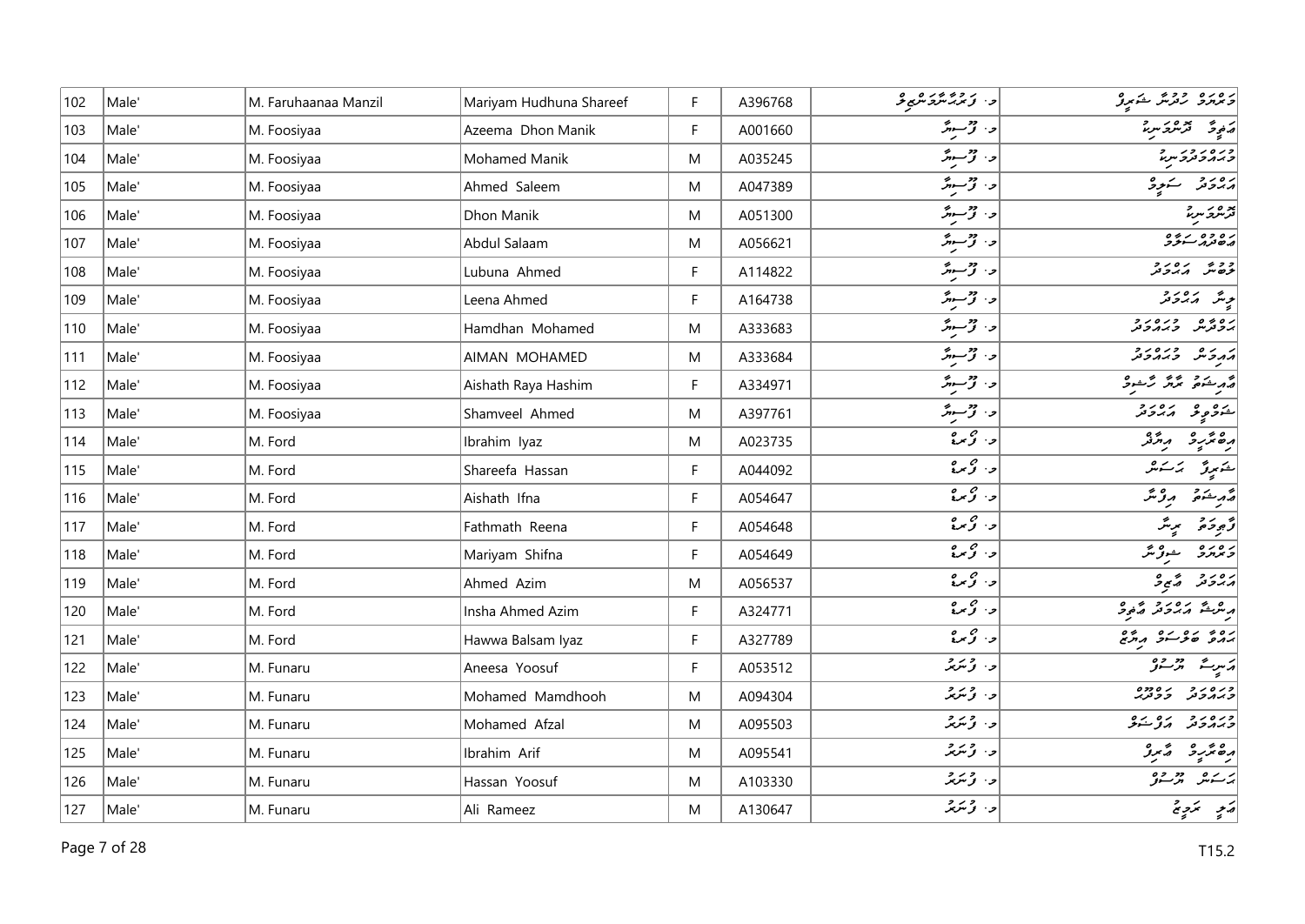| 128 | Male' | M. Funaru      | Hussain Amir          | M           | A130649 | ى ئۇنىرىم                      | برسكهر مركز بر                              |
|-----|-------|----------------|-----------------------|-------------|---------|--------------------------------|---------------------------------------------|
| 129 | Male' | M. Funaru      | Ahmed Yoosuf          | M           | A141090 | ى ئۇنىرىم                      | גם ג' מ' כם<br>הגבת הליינ                   |
| 130 | Male' | M. Funaru      | Sanfa Yoosuf          | F           | A217956 | ى ئۇنىرىم                      | سەمىر<br>دد وه<br>در سور                    |
| 131 | Male' | M. Funaru      | Mandhooha Ahmed       | F           | A314788 | ى - ۇىترىگە                    | י סמים מיטורי<br>המטילי המהבת               |
| 132 | Male' | M. Funaru      | Muzaffar Ahmed        | M           | A322220 | ى ئۇنىرىم                      | כנסני נסני<br>כס <i>בת ני הגב</i> ע         |
| 133 | Male' | M. Funaru      | Irufaan Hassan        | M           | A382968 | ى ئۇنىرىم                      | ەيدۇر ئەسكىر                                |
| 134 | Male' | M. Galufalhuge | Adam Ali              | M           | A042707 | ر وروه<br>و· ک <b>وت</b> رنوی  | أرترو كمني                                  |
| 135 | Male' | M. Galufalhuge | Sudhuna Adam          | $\mathsf F$ | A064289 | د<br>د گروگری                  | رووی په پره<br>سنترمتر پرترو                |
| 136 | Male' | M. Galufalhuge | Mauroofa Ibrahim      | F           | A080030 | و . کرورو .<br>و . کاموتونو ک  | ג ב בבי הם <i>יצ</i> ע כ                    |
| 137 | Male' | M. Galufalhuge | Abdullah Salmaan      | M           | A094305 | د و دوده<br>و ک <b>وتو</b> نوی | سەۋۋىتر<br>ەھىراللە                         |
| 138 | Male' | M. Galufalhuge | Mohamed Ali           | M           | A094307 | ر د درو،<br>د کوکوک            | ورەرو كەي                                   |
| 139 | Male' | M. Galufalhuge | Ahmed Iyad            | M           | A094310 | د د د د د د<br>د ا د توتونو د  | גם גדי היה.<br>הגבת היהת                    |
| 140 | Male' | M. Galufalhuge | Hamdhoona Adam        | F           | A111603 | د د دوده<br>و ک <b>وژ</b> نوی  | رەپىيە ئەرە<br>ئەخەتىر مەترى                |
| 141 | Male' | M. Galufalhuge | Aishath Rasheeda      | $\mathsf F$ | A131409 | و کا کاروه<br>و کا کارگ        | وكركو ترجو                                  |
| 142 | Male' | M. Galufalhuge | Fathimath Sama        | $\mathsf F$ | A150050 | ر د درو،<br>د کوگرگ            | ۇ بۇ ئەقتى ئىسكىتى كە                       |
| 143 | Male' | M. Galufalhuge | Aminath Ali           | F           | A152588 | و ۰ رورو تا<br>و ۰ کامونو ک    | أأترجع أأتمع                                |
| 144 | Male' | M. Galufalhuge | Mauroof Ibrahim       | M           | A158941 | و ۰ رورو تا<br>و ۰ روتونو تا   | ג כמינים הפיתיים                            |
| 145 | Male' | M. Galufalhuge | Ibrahim Ali           | M           | A217955 | د و دوده<br>و ک <b>وت</b> ونوی | رە ئۆر ئەير                                 |
| 146 | Male' | M. Galufalhuge | Mohamed Adam          | M           | A335265 | و کو وو و د<br>و کو موتو لو ی  | כנסנכ שנס                                   |
| 147 | Male' | M. Galufalhuge | Aleef Adam            | M           | A335266 | د د د د د د<br>و کارونوی       | پر ہ<br>مرکز ژ<br>ەئىرىق                    |
| 148 | Male' | M. Galufalhuge | Leevan Haleem         | M           | A338675 | د د د د د د<br>د ۰ کانونونوک   | و پروژ بروژ                                 |
| 149 | Male' | M. Galufalhuge | Aishath Malsa Ibrahim | F           | A365565 | ر وروء<br>و· ک <b>وؤ</b> نوی   | و دو ده د وه ده ندره<br>مارشنو ونرگ ده ندره |
| 150 | Male' | M. Galufalhuge | Samha Mohamed         | F           | A402141 | و ۰ رورو تا<br>و ۰ روتونو تا   | ستوبر ورەرد                                 |
| 151 | Male' | M. Galufalhuge | Shaihan Mohamed       | M           | A402142 | و ۰ رورو تا<br>و ۰ روتونو تا   | خرشه ورەرو                                  |
| 152 | Male' | M. Gaus        | Hassan Khaleel Moosa  | M           | A001357 | د کی چیک                       | يركبش تربي وحرقة                            |
| 153 | Male' | M. Gaus        | Ramziyya Moosa        | F           | A033267 | د کی چې ک                      | גם בי מי ב                                  |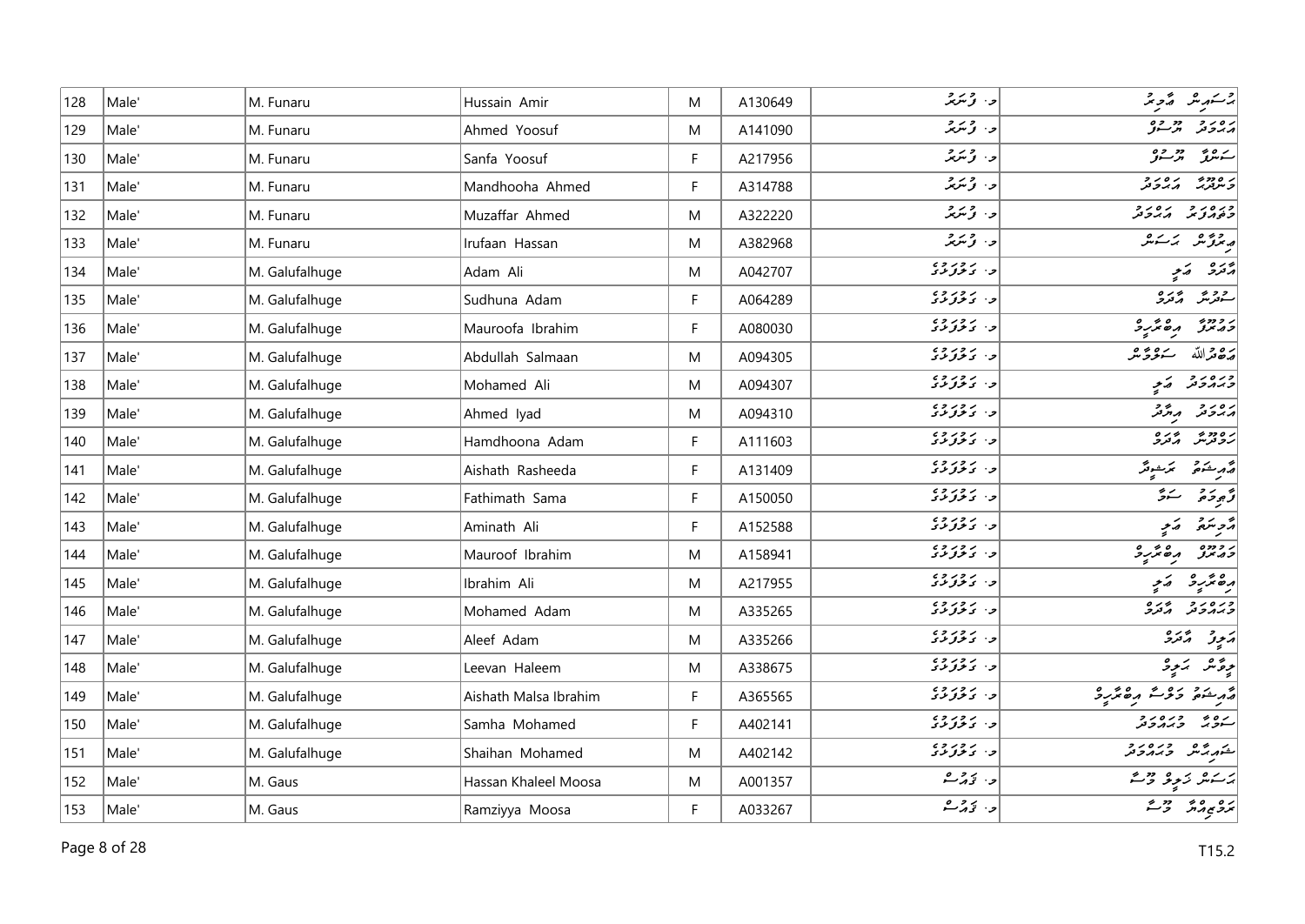| 154 | Male' | M. Gaus         | Ahmed Mumthaz Moosa              | M | A036202 | و به تړ کر ک                                        | ر ۲ در ۶ ده وړ ه<br>مدرونر وروم وگ                  |
|-----|-------|-----------------|----------------------------------|---|---------|-----------------------------------------------------|-----------------------------------------------------|
| 155 | Male' | M. Gaus         | Naushad Moosa                    | M | A062776 | و به تورگ                                           | سرد شو و دیگر                                       |
| 156 | Male' | M. Gaus         | Naazneen Moosa                   | F | A062779 | و به تورگ                                           | مرچ سر مراجع کے م                                   |
| 157 | Male' | M. Gaus         | Abdulla Yameen Moosa             | M | A076293 | د کوړ ک                                             | أرە قراللە مەر مەدم ئ                               |
| 158 | Male' | M. Gaus         | Aminath Safana Mohamed<br>Waheed | F | A085110 | و به تورگ                                           | ه دو دوه وره دو د و<br>مرد شي سوش د پر دو تر تر تر  |
| 159 | Male' | M. Gaus         | Hussain Zoobeen Moosa            | M | A112120 | د کارگر ه                                           | ج ڪرمر هي هم وحڪ                                    |
| 160 | Male' | M. Gaus         | Zainab Adam                      | F | A144686 | د گەرمىگە                                           | אבת ייתר בינים                                      |
| 161 | Male' | M. Gaus         | Fathmath Anaan Yameen            | F | A348926 | د کارم ش                                            | تقادر والمتكر المتحامل                              |
| 162 | Male' | M. Goabilimaage | Mohamed Rafeeg                   | M | A042536 | 55505.7                                             | و ده د د برو تر                                     |
| 163 | Male' | M. Goabilimaage | Aishath Nadeema                  | F | A063993 | 55505.5                                             | أوار مشكور المتحررة                                 |
| 164 | Male' | M. Goabilimaage | Ali Rasheed                      | M | A068292 | $rac{c}{s}$                                         | أركمني المركب وتر                                   |
| 165 | Male' | M. Goabilimaage | Abdul Azeez                      | M | A080068 | 59905.7                                             | ره <del>ده</del> د<br>اړه ترڅه پې مخ                |
| 166 | Male' | M. Goabilimaage | Abdul Hannan Ibrahim             | M | A095228 | $rac{c}{s}$ $rac{c}{s}$ $rac{c}{s}$ $rac{c}{s}$     | ره وه ره مور<br>م <i>ه ه ترو بر</i> سرسر<br>ەھ تررۈ |
| 167 | Male' | M. Goabilimaage | Najeeba Gasim                    | F | A105557 | 55505.5                                             | سَمِوٍ ھُن تَا وَ و                                 |
| 168 | Male' | M. Goabilimaage | Ahmed Asim                       | M | A132810 | $\frac{c}{c}$ , $\frac{c}{c}$ , $\frac{c}{c}$<br>12 | גם גב הביייב                                        |
| 169 | Male' | M. Goabilimaage | Ahmed Firushan Musthafa          | M | A283436 | $rac{c}{s}$ , $rac{c}{s}$ , $rac{c}{s}$             | رەر دې د عامل د ۱۵۰۰                                |
| 170 | Male' | M. Goabilimaage | Mohamed Saaif Abdul Azeez        | M | A300907 | 55503.5                                             | כנסגב המקד הסתיכת הם                                |
| 171 | Male' | M. Goabilimaage | Aminath Fazula                   | F | A313367 | 59905.7                                             | أأويتماه وكالشوش                                    |
| 172 | Male' | M. Goabilimaage | Mohamed Rishfan Musthafaa        | M | A340321 | 55505.5                                             | ورەر دېرىشوگىل كەسپەر<br>ئەيدى ئەسپەرگىل كەسپەرگ    |
| 173 | Male' | M. Goabilimaage | Samahath Abdul Azeez             | F | A341720 | 55505.5                                             | ر د د د ده ده د د د<br>سرگرمو ماه تر څرمنې مخ       |
| 174 | Male' | M. Green Peak   | Ibrahim Naseem                   | M | A000656 | د <sub>' كە</sub> يېرىئرى <sub>ي</sub> ر            | رە ئەر ئىسر                                         |
| 175 | Male' | M. Green Peak   | Ahmed Naseem                     | M | A011298 | د۰ د پرېنږيژ                                        |                                                     |
| 176 | Male' | M. Green Peak   | Aminath Rasheeda                 | F | A023500 | د۰ د پرېنږيژ                                        | أأترجم تكالموقر                                     |
| 177 | Male' | M. Green Peak   | Ali Naseem                       | M | A058688 | د گو پر شرو پر                                      | أرجمج الترسية وهجر                                  |
| 178 | Male' | M. Green Peak   | Abdulla Naseem                   | M | A062054 | د گی پر مربر ۵<br>د کی پر مربر ۹                    | رە قراللە سرىبو                                     |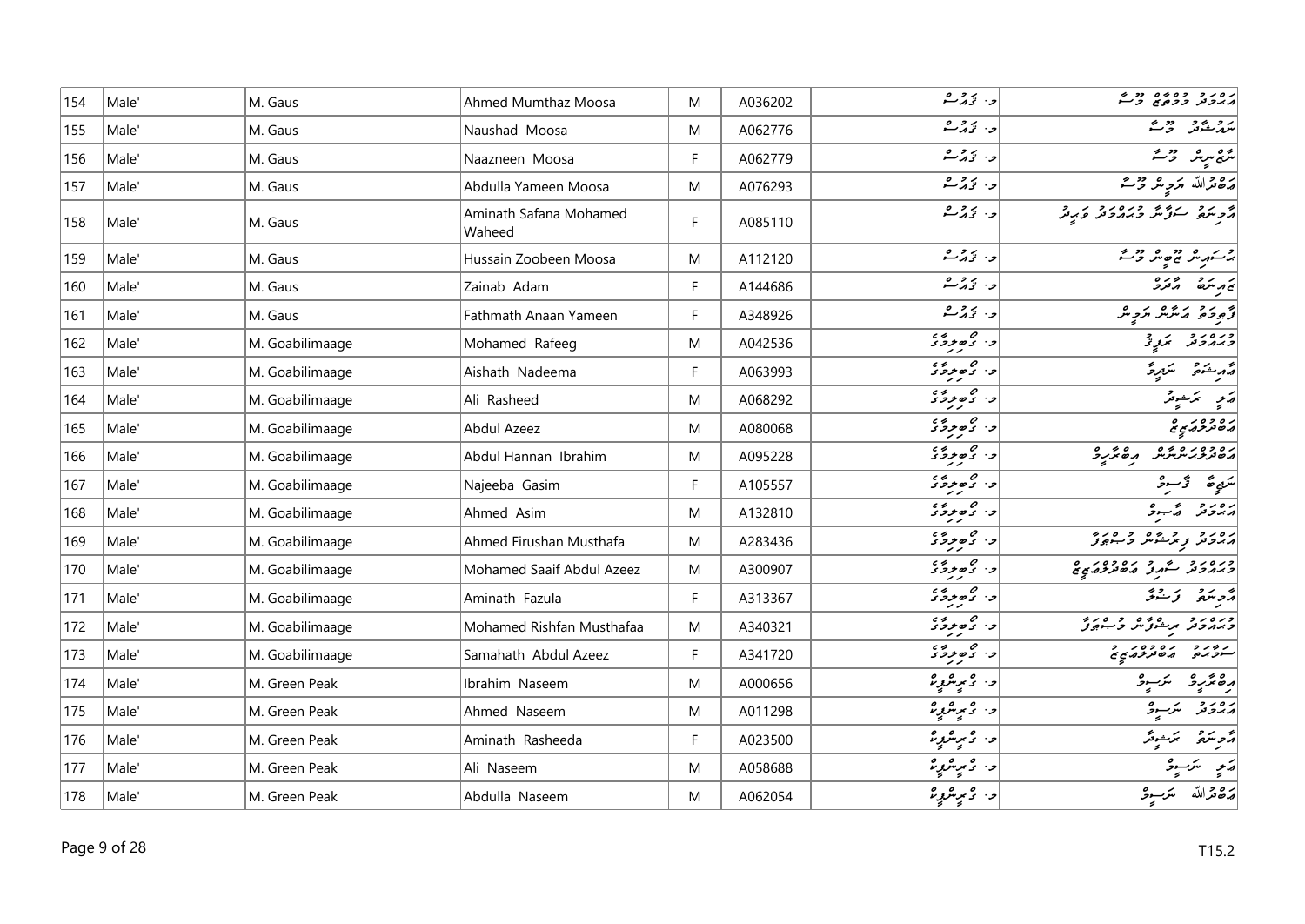| 179 | Male' | M. Green Peak     | Mariyam Rasheeda           | F           | A063003 |                                                     | رەرە كەشەنگە<br><i>دىمەير</i> ۇ كەش <sub>ە</sub> ن |
|-----|-------|-------------------|----------------------------|-------------|---------|-----------------------------------------------------|----------------------------------------------------|
| 180 | Male' | M. Green Peak     | Fathimath Guraisha Mohamed | F           | A063477 | د ، د بر عرو پر                                     | تحويج ويمريش وبرورد                                |
| 181 | Male' | M. Green Peak     | Aishath Rasheedha          | $\mathsf F$ | A069734 | د· دېمپروړه<br> د· دېمپروړه                         | مەر ئىكى ئىم ئىر                                   |
| 182 | Male' | M. Green Peak     | Fathimath Rasheedha        | F           | A074298 | د . د م <sub>ی</sub> سروی <sup>0</sup>              | قەر ئەسىر ئەسىر ئە                                 |
| 183 | Male' | M. Green Peak     | Hassan Naseem              | M           | A080503 | د . د مړينوره                                       | ىزىكىش بىرىسوۋ                                     |
| 184 | Male' | M. Green Peak     | Sahla Mohamed              | $\mathsf F$ | A098464 | د ، د بر عرو ه                                      | ر ور در در د                                       |
| 185 | Male' | M. Green Peak     | Hussain Naseem             | M           | A130895 | د. گوپرشرو په                                       | چەسىر سىر سىر سىر                                  |
| 186 | Male' | M. Green Peak     | Moosa Naseem               | M           | A130896 | د و مړينرو په                                       | وحرث الكرسوى                                       |
| 187 | Male' | M. Green Peak     | Suha Adam                  | F           | A146922 | $ \cdot $ د ، د مړيندي                              | رویو په دره                                        |
| 188 | Male' | M. Green Peak     | Ahmed Niyaz                | M           | A146924 | د۰ د پرېنږيژ                                        | پروژو<br>سرگرم                                     |
| 189 | Male' | M. Green Peak     | Shiura Adam                | F           | A146925 | - موسر<br>د گوسروره                                 | شەرچە كەترى                                        |
| 190 | Male' | M. Green Peak     | Nisa Mohamed               | F           | A332692 | د ، د پرېنږي                                        | و ره ر و<br>تر پر تر تر<br>سررمح                   |
| 191 | Male' | M. Green Peak     | Ibrahim Naasih             | M           | A333226 | د گو پر شرو پر                                      | ەر ھەتمەر 2<br>ب<br>مگرسبور                        |
| 192 | Male' | M. Green Peak     | Sana Mohamed               | $\mathsf F$ | A333892 | د. گوپرشرو په                                       | سەش دىرەرد                                         |
| 193 | Male' | M. Green Peak     | Aminath Laisha Abdulla     | F           | A336647 | د گو پر شرو پر                                      | أُمَّحِ سَمَّعَ مَرَّدَةً مَرَّدَةً لَهُ           |
| 194 | Male' | M. Green Peak     | Shamaan Mohamed            | M           | A350304 | <sub>و</sub> . ، د <sub>مو</sub> بر <sub>وړ</sub> ر | شوه مده دره د                                      |
| 195 | Male' | M. Happy Place    | Ilyas Ali                  | M           | A079870 | <sub>و</sub> . ژ <sub>بوپ</sub> ژبخرے               | برڅنگ ټرمو                                         |
| 196 | Male' | M. Happy Place    | Fathimath Ishra Ilyas      | F           | A413347 | <sub>و</sub> . ژ <sub>ېږ</sub> وی <sub>ځ</sub> ت    | ژُودو مشر مورم                                     |
| 197 | Male' | M. Heenaamaagalaa | Zaeema Ahmed               | F           | A000542 | <sub>ى: س</sub> ېرتىرى ئى                           | كتهوج متدحقر                                       |
| 198 | Male' | M. Heenaamaagalaa | Mohamed Shahid             | M           | A010969 | ار. رٍ پرَّدُورَ وَ                                 | ورەرو شەرقە                                        |
| 199 | Male' | M. Heenaamaagalaa | Aishath Lais Shahid        | F           | A331362 | ار. رېترېږيز                                        | وأوحده كروهي مشرور                                 |
| 200 | Male' | M. Heenaamaagalaa | Ismail Mahil Shahid        | M           | A339015 | <sub>ى: س</sub> ېتىۋەتم                             | وستوفي ومروسترير                                   |
| 201 | Male' | M. Honey Dew      | Ali Lishan                 | M           | A040669 | د . ئەسمىدە ج                                       | ړې وگړ                                             |
| 202 | Male' | M. Honey Dew      | Ismail Wisham              | M           | A040670 | د . ئەسىدە<br>ئىس                                   | ر جۇمۇھەم بۇ                                       |
| 203 | Male' | M. Honey Dew      | Aishath Liusha Zahir       | F           | A045002 | ه . ئەسىدە <u>.</u>                                 |                                                    |
| 204 | Male' | M. Honey Dew      | Aminath Ahmed Didi         | F           | A045259 | د . ئەس <sub>بە</sub> ر                             | أثر مرة المركز والمعرفير والمحمد المراجع           |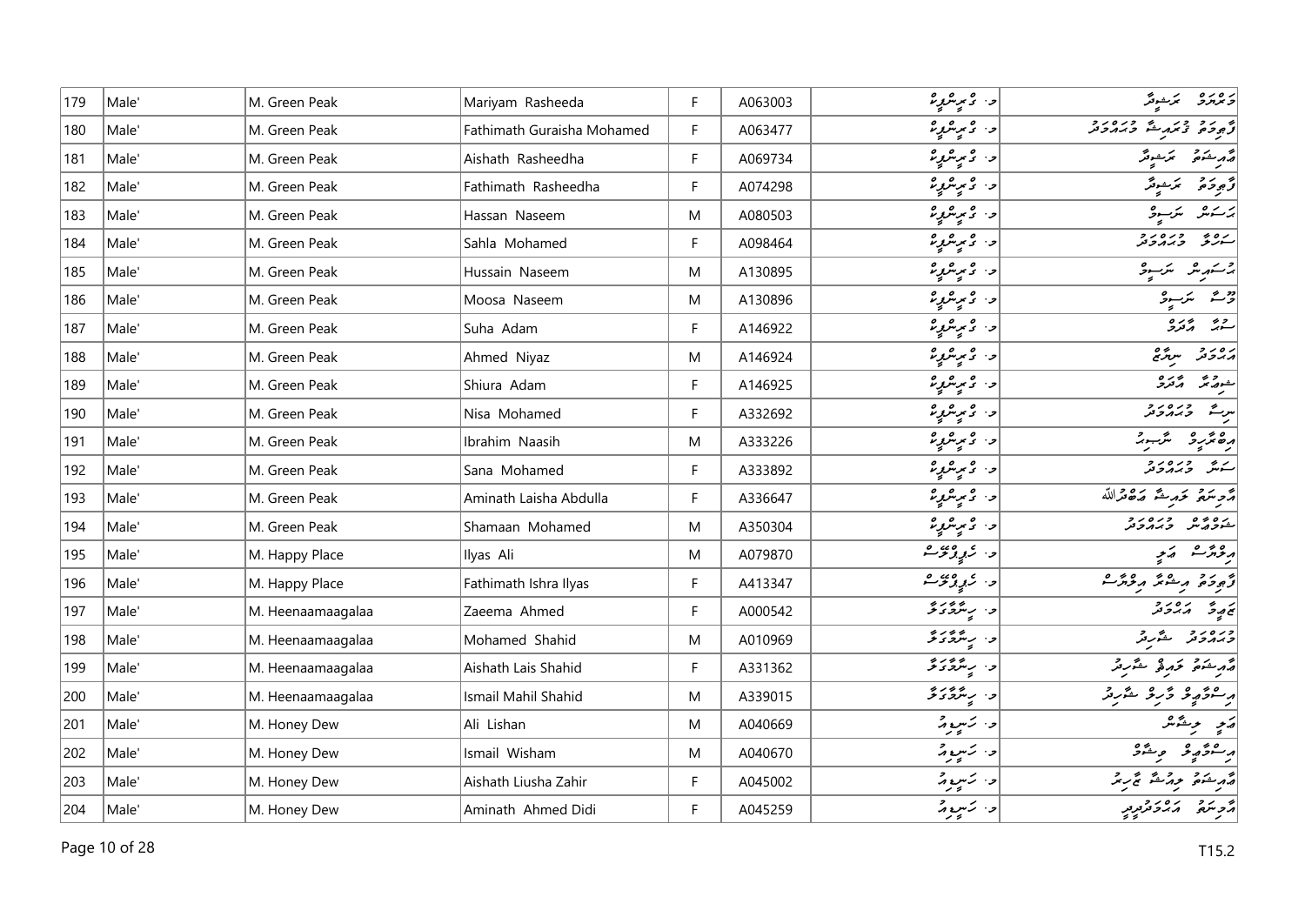| 205 | Male' | M. Honey Dew      | Mohamed Ahmed Didi    | M           | A050850 | د کېږد                                                              | ورەرو رەروپرىر<br>وبەمرونر مەركىرىرىر      |
|-----|-------|-------------------|-----------------------|-------------|---------|---------------------------------------------------------------------|--------------------------------------------|
| 206 | Male' | M. Honey Dew      | Aishath Muneera       | F           | A053602 | ه بر کېږدو کړ                                                       |                                            |
| 207 | Male' | M. Honey Season   | Ahmed Riza            | M           | A001684 | د . ر <sub>کس</sub> سونچ مگر                                        | رورد برنڈ                                  |
| 208 | Male' | M. Honey Season   | Ali Riza              | M           | A077299 | <sub>ج</sub> . کە س <sub>ى</sub> سىزىم مىگە                         | ړې برگ                                     |
| 209 | Male' | M. Honey Season   | Mohamed Aarish        | M           | A126458 | د . ر <sub>کس</sub> سونچ مگر                                        | ورەرو گەرگ                                 |
| 210 | Male' | M. Honey Season   | Mariyam Irasha        | $\mathsf F$ | A126460 | ى ئەسەسىيەتكەنگە<br>ئەسىسىيەت                                       | وبردو برترك                                |
| 211 | Male' | M. Honey Season   | Aishath Ageela        | F           | A218082 | <mark>ى، ئەسەب ئە</mark> ئىگە                                       | أصمر مشتور أستمي فحر                       |
| 212 | Male' | M. Honey Season   | Hawwa Ifasha          | F           | A283472 | حەس ئەسىسىدىنى ئىگە<br>ئىسىسى                                       | پروژ پروژے                                 |
| 213 | Male' | M. Honey Season   | Fathmath Razna Ahmed  | F.          | A331571 | د · ئەسەپ يەتكە تە                                                  | و در دره در در در د                        |
| 214 | Male' | M. Honey Season   | Ibrahim Afzal Ahmed   | M           | A346308 | د · ئەسپەسى مىگە                                                    | גە <i>ג'י</i> כ ג'נייב ג'יכנ               |
| 215 | Male' | M. Honey Season   | Muzdhalifa Ahmed      | F           | A358322 | د · ئەسەپ سى مىگە                                                   | د در د م د د د د<br>  د نډنډيز قسم پر د تر |
| 216 | Male' | M. Honey Season   | ABDULLA RAZZAN        | M           | A358948 | و ، ئەسەپ سى مىگە                                                   | رە قراللە بەرە ئەش                         |
| 217 | Male' | M. Honey Season   | Inshaa Afeef          | $\mathsf F$ | A365708 | د . ئەس <i>رىسىنى</i> ئىر                                           | أبرشرشة أأتروقر                            |
| 218 | Male' | M. Honey Season   | Ali Areej             | M           | A393724 | <mark>و، ئەسپەسى</mark> تەر                                         | أوسمج أأترسي                               |
| 219 | Male' | M. Honey Season   | Fathimath Raushan     | F           | A396830 | <mark>ى، ئەسەسە ئە</mark> شە                                        | ۇ بەر بەر ئەر                              |
| 220 | Male' | M. Honey Season 1 | Ali Ahad Ahmed        | M           | A365830 | د · ئەمەسونچە شر 1<br>ئەمەسىيە                                      | ביב בבב בפיב                               |
| 221 | Male' | M. Jade           | Fathimath Sheereen    | F.          | A024626 | و · قع ۽<br>و · قع ۽                                                | ۇ بوخۇ ھەمبەت بە                           |
| 222 | Male' | M. Jade           | Fathimath Zeenath     | $\mathsf F$ | A025609 | و · قع ۽<br>و · قع ۽                                                | توجدة بإشما                                |
| 223 | Male' | M. Jade           | Ahmed Sharan Hassan   | M           | A042619 | و · گئے ؟<br>و · گئے ؟                                              | رەرە بەرھ رىك                              |
| 224 | Male' | M. Jade           | Dhon Didi             | F           | A042636 | ح · گئے ج<br>ح · گئے با                                             | پورې<br>قريگورنو                           |
| 225 | Male' | M. Jade           | Ahmed Abbas           | M           | A042791 | ح · گئے ج<br>ح · گئے ج                                              |                                            |
| 226 | Male' | M. Jade           | Mohamed Abbas         | M           | A053227 | و · گئے ج<br>حر · گئے با                                            | כנסני נסש כ                                |
| 227 | Male' | M. Jade           | MARIYAM ZEESHAN ABBAS | $\mathsf F$ | A055208 | و · گئے ؟<br>و · گئے ؟                                              | כ מתכני מילי מגם ב                         |
| 228 | Male' | M. Jade           | Aishath Zara Ahmed    | F           | A146253 | و · گئے ج<br>ح · گئے نج                                             |                                            |
| 229 | Male' | M. Jade           | Iham Mohamed Abbas    | M           | A331309 | ح · گئے ج<br>ح · گئے ج                                              |                                            |
| 230 | Male' | M. Jade           | Hiyala Ahmed Vikash   | F           | A339166 | $\begin{bmatrix} 0 & 0 & 0 \\ 0 & 0 & 0 \\ 0 & 0 & 0 \end{bmatrix}$ | ريزيد بره برو و شڪ                         |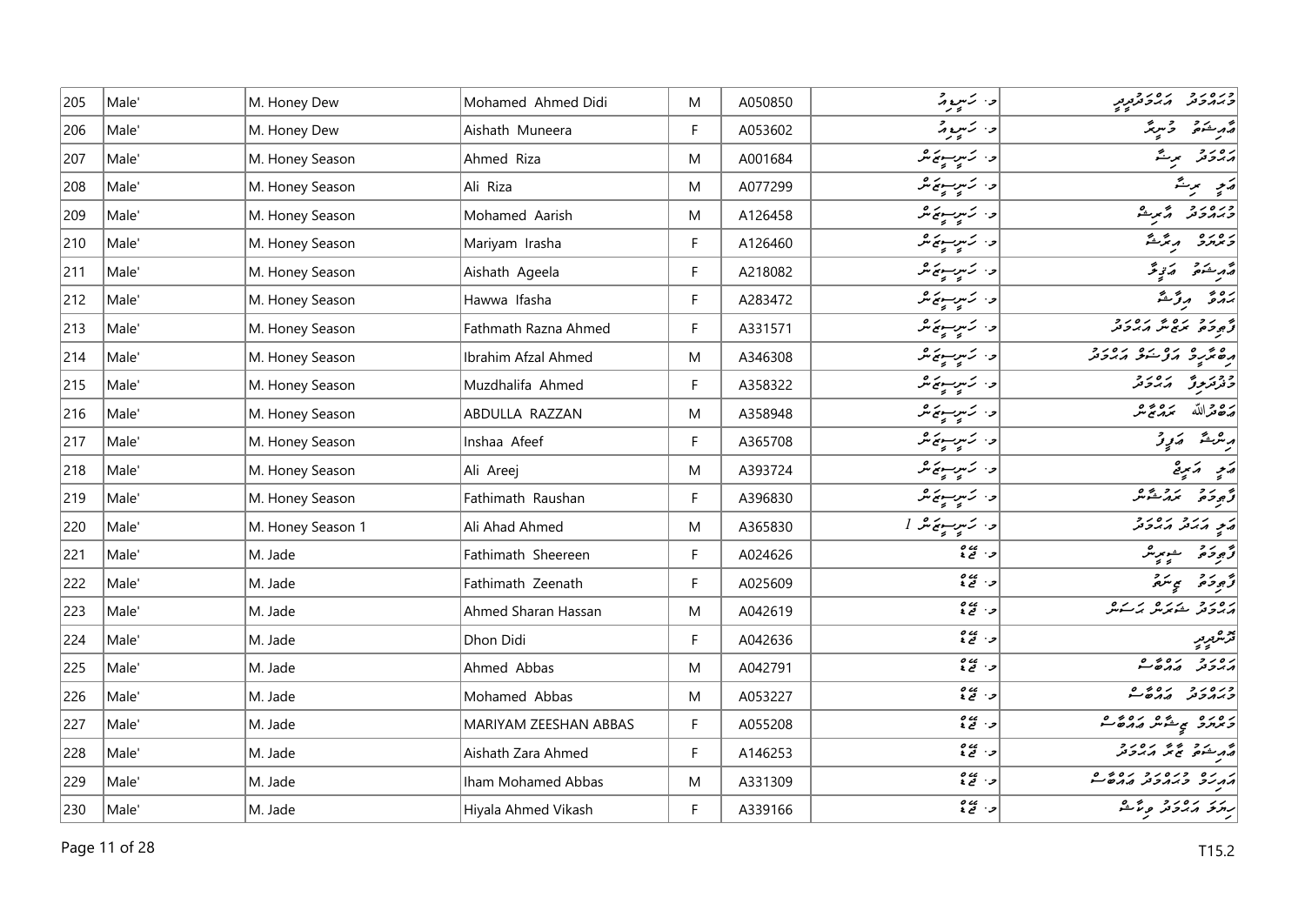| 231 | Male' | M. Jereynium          | Mohamed Nafiz            | M  | A007366 | و· قاعر سرگر               | <i>د بر ه ب</i> ر د<br>سگعرفر                                   |
|-----|-------|-----------------------|--------------------------|----|---------|----------------------------|-----------------------------------------------------------------|
| 232 | Male' | M. Jereynium          | Fathmath Jeeza           | F. | A050827 | و· في محر سركر و           | وً و د د پيځ                                                    |
| 233 | Male' | M. Jereynium          | Aminath Abdul Kareem     | F  | A050829 | و· ئ <i>ۆتىرىدۇ</i>        | ر ه د ه ر ه<br>پره تر تر تر تر<br>أأرمز                         |
| 234 | Male' | M. Jereynium          | Ahmed Fiza               | M  | A050832 |                            | پروترو                                                          |
| 235 | Male' | M. Jereynium          | Ibrahim Areef            | M  | A149941 | و· ق <sub>ع</sub> مگرسرگرو | دەندىر<br>ەئىمبەر                                               |
| 236 | Male' | M. Jereynium          | Aishath Irasha           | F  | A314337 | و به عرض ده<br>د به عرض ده | مەرىشقى مەترىش                                                  |
| 237 | Male' | M. Jereynium          | Hassan Fayaz             | M  | A345412 | و· في ترسمه كره            | برسەش ئەبۇر شە                                                  |
| 238 | Male' | M. Jereynium          | Aishath Thasneem Mohamed | F  | A350101 | و· في مجمع مركز            | و مشهور و مسور و دره د و                                        |
| 239 | Male' | M. Jereynium          | Mohamed Shadhin Ahmed    | M  | A355830 | و· في محرس كرو             | ورەرو ئەرەر دەرو                                                |
| 240 | Male' | M. Jereynium          | Khalaf Mohamed Nafiz     | M  | A371434 | وسط مرسم و                 | زرو ورورو شرية                                                  |
| 241 | Male' | M. Jereynium          | Ahmed Jinah              | M  | A372238 | - قائم موردة               | برەر دېگر                                                       |
| 242 | Male' | M. Jereynium          | Mohamed Jinadh           | M  | A372239 | و· في ترسر كره             | ورەر دېم پەر                                                    |
| 243 | Male' | M. Karaadhunburi aage | Mohamed Fulhu            | M  | A032961 | כ מיצל יינם יגול ב         | و ر ه ر و و و<br><i>و پر پر و</i> تونو نو                       |
| 244 | Male' | M. Karaadhunburi aage | AISHATH MOHAMED          | F  | A035440 | כ מיצע יש <i>אינ</i>       | ه دره دره دره<br>په شوه در درد                                  |
| 245 | Male' | M. Karaadhunburi aage | Abdulla Mohamed          | M  | A035461 | כ י מית ברייקם מרגי        | ەھىراللە<br>و ر ه ر و<br>تر پر ژ تر                             |
| 246 | Male' | M. Karaadhunburi aage | Ahmed Mohamed            | M  | A035463 |                            | נפגב בנסגב<br>גגבע בגגבע                                        |
| 247 | Male' | M. Karaadhunburi aage | Ibrahim Mohamed          | M  | A040580 | כי מתנקיים תחי             | ەھ ئۈر ۋ<br>و رە ر د<br>تر پر تر تر                             |
| 248 | Male' | M. Karaadhunburi aage | Niushad Mohamed          | M  | A040594 | כי מתנקיים תחי             | سرمشتور وره دو                                                  |
| 249 | Male' | M. Karaadhunburi aage | Zulfa Mohamed            | F  | A048665 |                            | و ره ر د<br><i>د ب</i> رگرمر<br>ح ج بحر<br>سي <del>ح</del> ر تو |
| 250 | Male' | M. Karaadhunburi aage | Azlifa Mohamed           | F  | A101446 | כי מתנקיים תחי             | و ره ر و<br><i>د ب</i> رگرفر<br>ە ئى جەتر                       |
| 251 | Male' | M. Karaadhunburi aage | Sameera Mohamed          | F  | A147316 | כ מיצל יינם יהוד ב         | سكوير ورەرد                                                     |
| 252 | Male' | M. Karaadhunburi aage | Fathimath Lubna Shahid   | F  | A147857 | כ י מית ברייקם מרגי        | توجوحو حقاش كارتر                                               |
| 253 | Male' | M. Karaadhunburi aage | Shaaniya Afeef           | F  | A309571 |                            | شو په کارو کې د                                                 |
| 254 | Male' | M. Karaadhunburi aage | Aminath Shaiha           | F  | A336902 | כ מינקר יישוב בי           | أرتجه ستورث                                                     |
| 255 | Male' | M. Karaadhunburi aage | MOHAMED LUHAM SHAHID     | M  | A341203 |                            | ورەر د دود شرید                                                 |
| 256 | Male' | M. Karaadhunburi aage | Fathmath Lubana Shahid   | F. | A357547 |                            | توجده ومحاش الشرار                                              |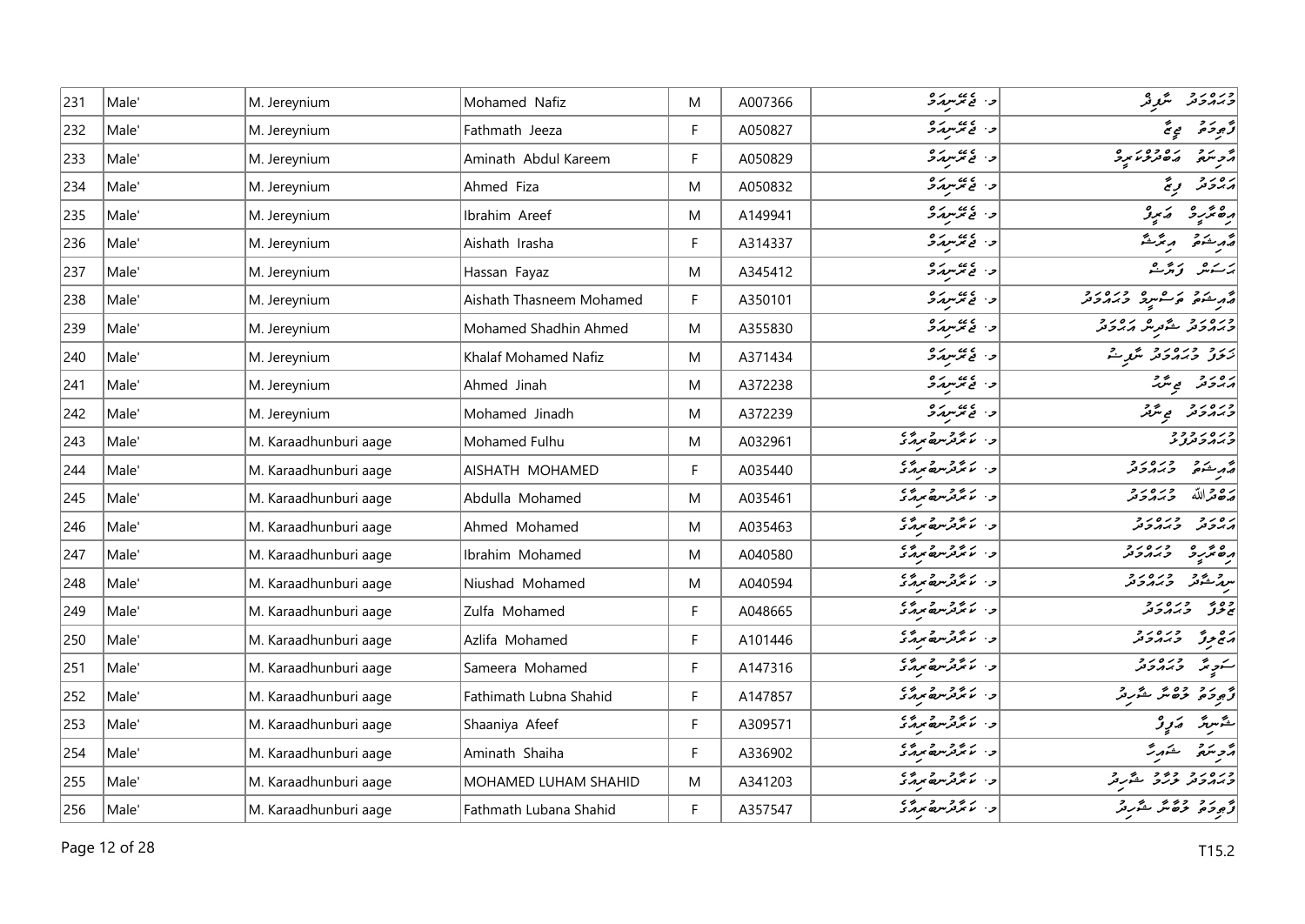| 257 | Male' | M. Karaadhunburi aage | Rimsha Abdulla           | F  | A389659 | כ י מיתרת יישוב בי ג' | صصرالله<br>  برد ک      |
|-----|-------|-----------------------|--------------------------|----|---------|-----------------------|-------------------------|
| 258 | Male' | M. Karaadhunburi aage | Rayyan Abdulla           | M  | A406088 |                       | برە بور رە قراللە       |
| 259 | Male' | M. Laaba              | Ahmed Zahir              | M  | A022627 | و· تَوُّهَ            | د ه د چې چې چې          |
| 260 | Male' | M. Laaba              | Aishath Qasim            | F  | A023856 | و· تۇھَ               | ومرشوم تخسو             |
| 261 | Male' | M. Laaba              | Zulaikha Abdul Gafoor    | F  | A045134 | و· تَوُّهَ            | כן לי הסינקיקי בין היו  |
| 262 | Male' | M. Laaba              | Ismail Rafaah Suhail     | M  | A166288 | و· تَوْرَ             | ر مەۋرو ئەۋر مەررۇ      |
| 263 | Male' | M. Laaba              | Malak Zahir              | F  | A335049 | و· تۇھَ               | لايزه لحمر بز           |
| 264 | Male' | M. Laaba              | Ahmed Raif Suhail        | M  | A337297 | و· تَوُّهَ            | برورد بمرو تحريرو       |
| 265 | Male' | M. Maanaagalaa        | Amira Areef              | F  | A001030 | وسە ئەرىمى ئى         | أأروش أأربوني           |
| 266 | Male' | M. Maanaaqalaa        | Fathimath Ishana Afeef   | F  | A001031 | وسۇ ئىرىمۇ            | توجوج مشكر كالموثر      |
| 267 | Male' | M. Maanaagalaa        | Mariyam Fazna            | F. | A001032 | وستح شمرمتى           | رەرە رەش                |
| 268 | Male' | M. Maanaaqalaa        | Mohamed Faisham          | M  | A001033 | وستح شمرمتى           | ورەرو تەرشك             |
| 269 | Male' | M. Maanaaqalaa        | Aminath Fadwa            | F  | A001034 | وستح شمرمتى           | أأدوسكم وتروي           |
| 270 | Male' | M. Maanaaqalaa        | AFIYA AREEF              | F  | A001039 | وسۇ ئىرىمۇ            | ۇرۇ مەر                 |
| 271 | Male' | M. Maanaagalaa        | Safiyya Ibrahim          | F  | A001041 | وستحسنمى تحر          |                         |
| 272 | Male' | M. Maanaagalaa        | Aminath Inasha Afeef     | F  | A095129 | وسە ئەشرىمى ئى        | أدوسي وسرعة أورو        |
| 273 | Male' | M. Maanaagalaa        | Aishath Eema Afeef       | F. | A338462 | وسە ئەشمەتى           | مەر شىم بەر ئەرو        |
| 274 | Male' | M. Maanaaqalaa        | Mohamed Zeij Azyed Zahir | M  | A349787 | وسۇ ئىرىمۇ            | כנסנב תב גםנב בתב       |
| 275 | Male' | M. Mosul              | Moosa Yoosuf             | M  | A079333 | وسيح شكوهي            | در میں دور              |
| 276 | Male' | M. Mosul              | Abdulla Moosa            | M  | A087837 | وسيح مسكوهي           | مَەھْرَاللَّهُ حَرْثَةُ |
| 277 | Male' | M. Mosul              | Moosa Naseer             | M  | A130638 | د . "د مره            | الرحمش الكرسومر         |
| 278 | Male' | M. Mosul              | Fathimath Shiyam         | F  | A338058 | د . "د شکو            | توجدة الشواردة          |
| 279 | Male' | M. Mosul              | Fathimath Rasheedha      | F  | A338060 | د . ژب                | ۇ بوڭ ئۆسىدىگە<br>ئەر   |
| 280 | Male' | M. Mosul              | Aishath Ibthisam Moosa   | F  | A338062 | وسيح مسكوهي           |                         |
| 281 | Male' | M. Munthaza           | Fathimath Shehenaz       | F  | A040699 | و . وه د و            |                         |
| 282 | Male' | M. Munthaza           | Aminath Shaahaa Ikleel   | F  | A166471 | و . و ه د و           | أروسم يشرح وعوو         |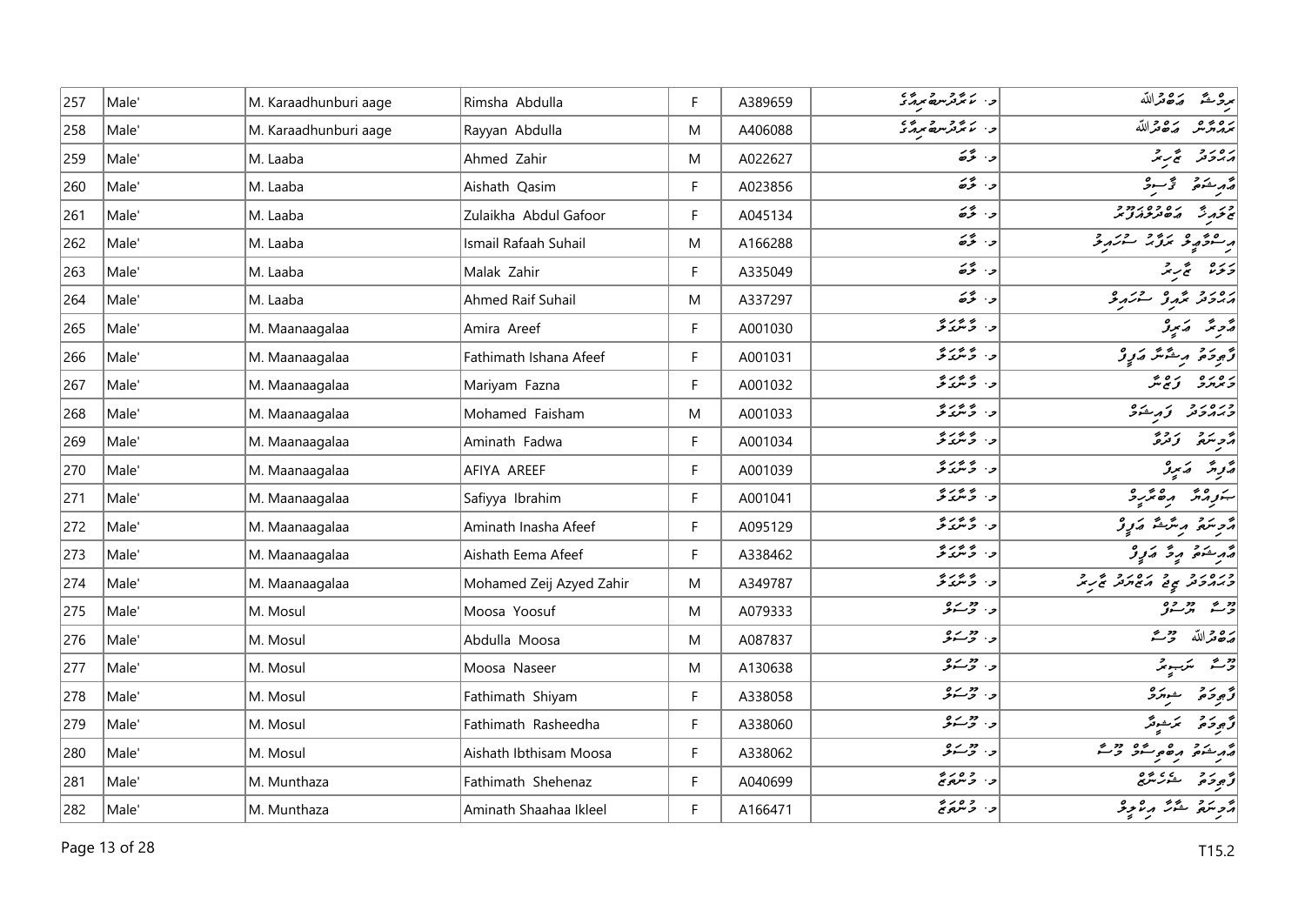| 283 | Male' | M. New Hope   | Ahmed Shakir            | M           | A009817 | د . سرم <sup>99</sup> و         | رەر ئەسىمى<br>مەركى ئىسىمى                                                                                                                                                                                                       |
|-----|-------|---------------|-------------------------|-------------|---------|---------------------------------|----------------------------------------------------------------------------------------------------------------------------------------------------------------------------------------------------------------------------------|
| 284 | Male' | M. New Hope   | Sadhila Shakir          | F           | A032172 | و. سروره و                      | شەھرىمە<br>سەمەرتى                                                                                                                                                                                                               |
| 285 | Male' | M. New Hope   | Adam Shakir             | M           | A032179 | و· سرمبرو                       | پر ده<br>مرکز<br>شەرىد                                                                                                                                                                                                           |
| 286 | Male' | M. New Hope   | Aishath Shakira         | F           | A046467 | د . سرچار و                     | د مرشوم<br>مرم شوم<br>ىشكە بىر                                                                                                                                                                                                   |
| 287 | Male' | M. New Hope   | Shadiya Shakir          | $\mathsf F$ | A052659 | اح مدرج من دين<br>اڪسي          | المقامر المراكب المحمد المراكب المحمد المراكب المستقدم المراكب المستقدم المستقدم المستقدم المستقدم المستقدم ال<br>المستقدم المستقدم المستقدم المستقدم المستقدم المستقدم المستقدم المستقدم المستقدم المستقدم المستقدم المستقدم ال |
| 288 | Male' | M. New Hope   | Fathimath Shifana       | $\mathsf F$ | A056024 | $902 - 7$                       | توجدة جوتش                                                                                                                                                                                                                       |
| 289 | Male' | M. New Hope   | Ismail Shakir           | M           | A058287 | ا د . سد د چې                   | رەشۇر ئۇر                                                                                                                                                                                                                        |
| 290 | Male' | M. New Hope   | Shahidha Shakir         | F           | A062191 |                                 | الشرير الشرير<br>الشرير                                                                                                                                                                                                          |
| 291 | Male' | M. New Hope   | Aminath Suzuna          | F           | A081687 | و سرچيږ                         | أروسكم سيمتع                                                                                                                                                                                                                     |
| 292 | Male' | M. New Hope   | Mohamed Shafran         | M           | A285603 | $3.2 - 7.5$                     | ورەرو دەپرە<br><i>دىد</i> ىرىتى شۆترىتى                                                                                                                                                                                          |
| 293 | Male' | M. New Place  | Ishaag Ali              | M           | A026213 | د. سروژوی                       | ور شرچينې وکړمنې                                                                                                                                                                                                                 |
| 294 | Male' | M. Nine House | Zunnavar Saleem         | M           | A010996 | د· سَمَدِ سَرْرَ رَبَّ          | و و برو و سکوچ                                                                                                                                                                                                                   |
| 295 | Male' | M. Nine House | Fathmath Shifa          | F.          | A062658 | و· سَمَدِ سَرْرَ مَرْ -         | و و د د شرو                                                                                                                                                                                                                      |
| 296 | Male' | M. Nine House | Siththi                 | $\mathsf F$ | A073227 | د· سَمَدِ سَرْرَ رَحْمَدُ ک     | سودھو                                                                                                                                                                                                                            |
| 297 | Male' | M. Nine House | Somith Hardy            | M           | A131591 | و· سَمدِ سِرْرَ ۾ گ             | $rac{2}{\sqrt{2}}$<br>ر گھر                                                                                                                                                                                                      |
| 298 | Male' | M. Nine House | Agisa Hadhy             | F           | A131614 | و· سَمَدِ س <i>رْبَہ م</i> ُتَّ | و ديگر دي دي.<br>مرد شعر                                                                                                                                                                                                         |
| 299 | Male' | M. Nine House | Aishath Shafa           | F.          | A156303 | و· سَمدِ سِرْرَ ۾ گ             |                                                                                                                                                                                                                                  |
| 300 | Male' | M. Nine House | Shareefa Ali            | F           | A357230 | د· سَمَدِ س <i>رْدَ د</i> ه ه   | لتكبرق أمكمج                                                                                                                                                                                                                     |
| 301 | Male' | M. Noothari   | Musthafa Riffath        | M           | A001822 | —<br>احسنه منهج من              | د مەر د<br>ە رە<br>بىر ۋە ئەھ                                                                                                                                                                                                    |
| 302 | Male' | M. Noothari   | Fathimath Musthafa      | F.          | A036087 | د . متهجم بر                    | د پەر د<br>وٌموِ رَم                                                                                                                                                                                                             |
| 303 | Male' | M. Noothari   | Mariyam Basma           | F           | A156895 | د. مینویر                       | رەرە شەر                                                                                                                                                                                                                         |
| 304 | Male' | M. Noothari   | Mohamed Bassam Musthafa | M           | A339891 | د. متهجم                        | 2000 2000 2000<br>2000 2000 2000 3000                                                                                                                                                                                            |
| 305 | Male' | M. Noothari   | Ahmed Basil Musthafa    | M           | A392062 | -<br> و· مترهوس                 | ره رو په سرو و ه درو<br>پرندونډ ځاسونو و سوچ                                                                                                                                                                                     |
| 306 | Male' | M. North Sea  | ABDULLA SHAGFEE         | M           | A026459 | احر میگردید.<br>احرار میگر      | پره قرالله شوتروپه                                                                                                                                                                                                               |
| 307 | Male' | M. North Sea  | MOHAMED MOOSA           | M           | A026728 | اح میگر شیم ب                   | وره دو دورم                                                                                                                                                                                                                      |
| 308 | Male' | M. North Sea  | Aishath Fazhath         | F           | A132105 | د. متعدّم په                    | ورشاه والمحدد                                                                                                                                                                                                                    |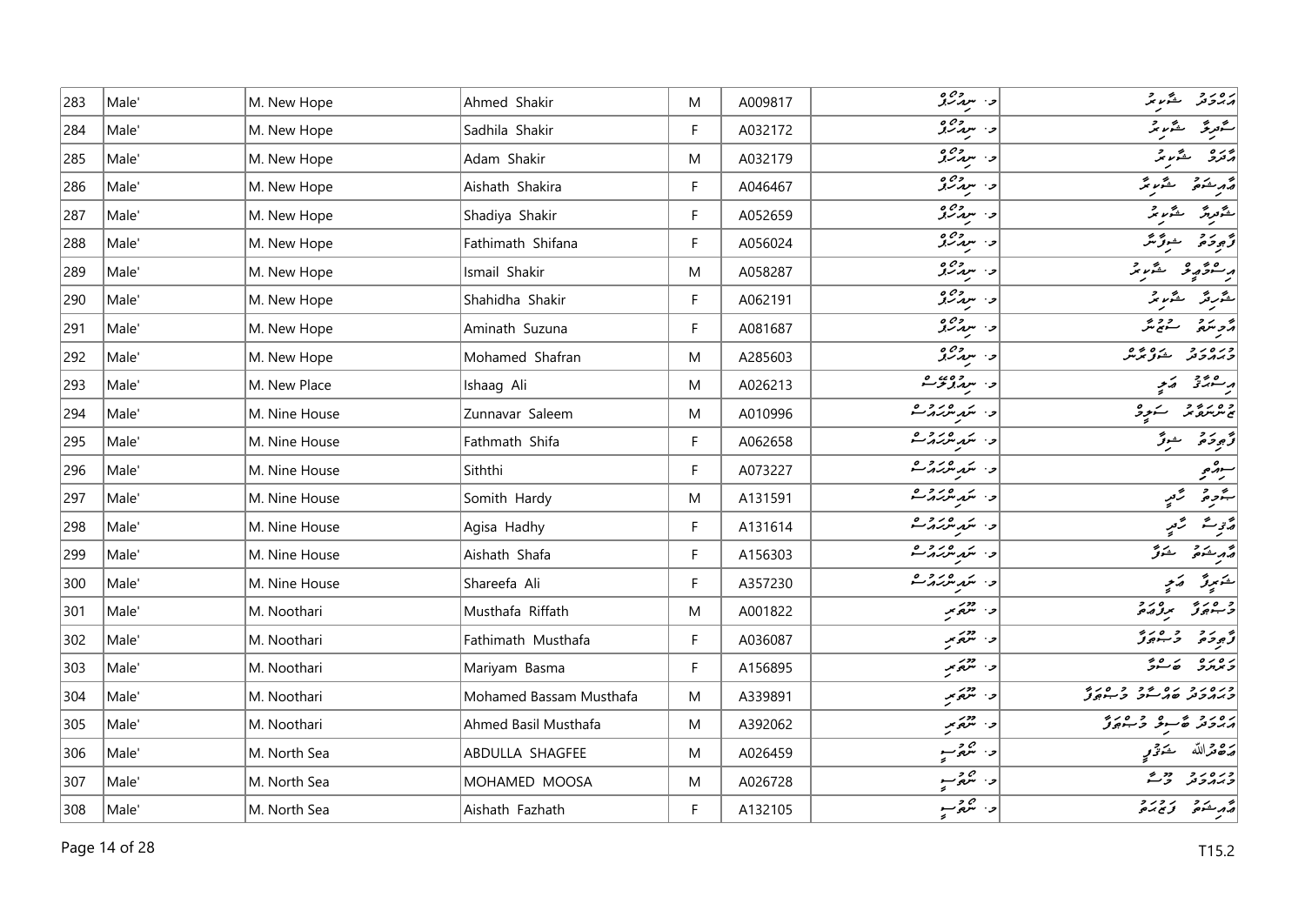| 309 | Male' | M. North Sea                 | AHMED FAIROOZ             | M         | A151693 | - مگهرسپه                                                                                                | أربور ومرجع                                                                                                                                                                                                                     |
|-----|-------|------------------------------|---------------------------|-----------|---------|----------------------------------------------------------------------------------------------------------|---------------------------------------------------------------------------------------------------------------------------------------------------------------------------------------------------------------------------------|
| 310 | Male' | M. North Sea                 | HASSAN FAISAL             | M         | A160338 | ۔<br>د سمو                                                                                               | يرسكش كور يكثر                                                                                                                                                                                                                  |
| 311 | Male' | M. North Sea                 | MARIYAM FARHA             | F.        | A160339 | د. مت <sub>عو</sub> مبر                                                                                  | ره ره و دی                                                                                                                                                                                                                      |
| 312 | Male' | M. North Sea                 | Mish'aal Mohamed Moosa    | F.        | A160340 | اح میگر کے                                                                                               | و عود و دره در در در د                                                                                                                                                                                                          |
| 313 | Male' | M. North Sea                 | AHDHA ABDULLA SHAGFY      | F         | A278553 | احز، متنعج ب                                                                                             | أترتقر وكافترالله خزنجو                                                                                                                                                                                                         |
| 314 | Male' | M. Olhuhaa                   | Mohamed Naeem             | M         | A024335 | وسيمروج                                                                                                  | ورەر د شھرى                                                                                                                                                                                                                     |
| 315 | Male' | M. Olhuhaa                   | Ahmed Azeem Mohamed       | M         | A065426 | وسيمروج                                                                                                  | גם גב גם בגם גב<br>גגבע ג'שֶכ" בגגבע                                                                                                                                                                                            |
| 316 | Male' | M. Olhuhaa                   | Fathimath Mauoona Mohamed | F         | A111752 | وسيمروج                                                                                                  | ه د د دده دره د د                                                                                                                                                                                                               |
| 317 | Male' | M. Olhuhaa                   | Aishath Masoona Mohamed   | F.        | A345390 | ى بەردى                                                                                                  | ه مدر و د دوه وره د و<br>هم شوه و سنگ وبرماون                                                                                                                                                                                   |
| 318 | Male' | M. Olhuhaa                   | Abdulla Uzam Mohamed      | M         | A345391 | وسيمروج                                                                                                  | ره د الله مخود د بر در د                                                                                                                                                                                                        |
| 319 | Male' | M. Olhuhaa                   | Aaishath Zaeema Thyib     | F.        | A450820 | وسيمروج                                                                                                  | הת בים בקב התתם                                                                                                                                                                                                                 |
| 320 | Male' | M. Perry Wink aage           | Sofoora Ali               | F         | A063434 | د· بز <sub>موجو</sub> مرز مرد                                                                            | سود پر مدیر                                                                                                                                                                                                                     |
| 321 | Male' | M. Perry Wink aage           | Nadheem Hassan            | M         | A369309 | د· کو سر مریم اردی                                                                                       | ىكەرچ كەسكىل                                                                                                                                                                                                                    |
| 322 | Male' | M. Perry Wink aage           | Moosa Rizveen             | M         | A369310 | د· کو سر مر ملا ملا ک                                                                                    |                                                                                                                                                                                                                                 |
| 323 | Male' | M. Perry Winkle              | Mohamed Mausoom           | M         | A080155 | د· کې پره پرړنو                                                                                          | כנסנכ נכס<br><i>כמ</i> תכ <mark>נ</mark> כ <mark>מ</mark> ייכ                                                                                                                                                                   |
| 324 | Male' | M. Perry Winkle              | Naafiz Ali                | M         | A124356 | د· كۆپرە بىر بىر بىر بىر                                                                                 | سٌرِج مَرِ                                                                                                                                                                                                                      |
| 325 | Male' | M. Perry Winkle              | Aishath Rasheeda          | F         | A127916 | د· کې پره مرمامو                                                                                         | د<br>مگر شکور مگر شونگر                                                                                                                                                                                                         |
| 326 | Male' | M. Perry Winkle              | Maaisha Mohamed           | F.        | A394212 | و· بۇ بېرە بىرىدى<br>                                                                                    | الحمدشة<br>و ر ه ر و<br><i>و ټ</i> رو تر                                                                                                                                                                                        |
| 327 | Male' | M. Perry Winkle Irumatheebai | Moosa Hashim              | M         | A000496 | ه ومروشرو مرتزء وه                                                                                       | رح ئەر                                                                                                                                                                                                                          |
| 328 | Male' | M. Perry Winkle Irumatheebai | Mohamed Waheed            | M         | A038406 | د· زُبره مرَّما دُ مِبْرَدَهِ ۱۵ م                                                                       | ورەرو رېږ                                                                                                                                                                                                                       |
| 329 | Male' | M. Perry Winkle Irumatheebai | Khuzeima Ali              | F         | A077456 | والمستور والمستروم وأمراه وأمراه والمستعملين والمستندر والمستندر والمستندر والمستندر والمستندر والمستندر | زنج أرقح أأكمني                                                                                                                                                                                                                 |
| 330 | Male' | M. Perry Winkle Irumatheebai | Fathimath Sameera         | F         | A124130 | د· ژَيرِهِ بَرْنَا وُ مِنْزَهِ وَمَهْ                                                                    | أرموخاه سنوبتر                                                                                                                                                                                                                  |
| 331 | Male' | M. Perry Winkle Irumatheebai | Ahmed Shifaz              | M         | A149089 | و ويرو مركو مرتز و مور                                                                                   | رەر ئىستى قىلىمىتى ئىستان ئىلان ئىلان ئىلان ئىلان ئىلان ئىلان ئىلان ئىلان ئىلان ئىلان ئىلان ئىلان ئىلان ئىلان<br>ئالان ئىلان ئىلان ئىلان ئىلان ئىلان ئىلان ئىلان ئىلان ئىلان ئىلان ئىلان ئىلان ئىلان ئىلان ئىلان ئىلان ئىلان ئى |
| 332 | Male' | M. Perry Winkle Irumatheebai | Nisreen Abdul Wahid       | F         | A211258 | د· زَمِرِهِ مَرْمَوْ وَمِرْدَهِ صَوَ                                                                     | سرگوپر مەدەپرىر                                                                                                                                                                                                                 |
| 333 | Male' | M. Perry Winkle Irumatheebai | Fathmath Shifa            | F         | A351722 | وسيوس ووو مستخفوهم                                                                                       | أوجرحه<br>شوترٌ                                                                                                                                                                                                                 |
| 334 | Male' | M. Poppy                     | Dr. Ismail Shafeeu        | ${\sf M}$ | A026397 | احا مجمولي                                                                                               | برەر بەر مەدىرى ئىدىرى                                                                                                                                                                                                          |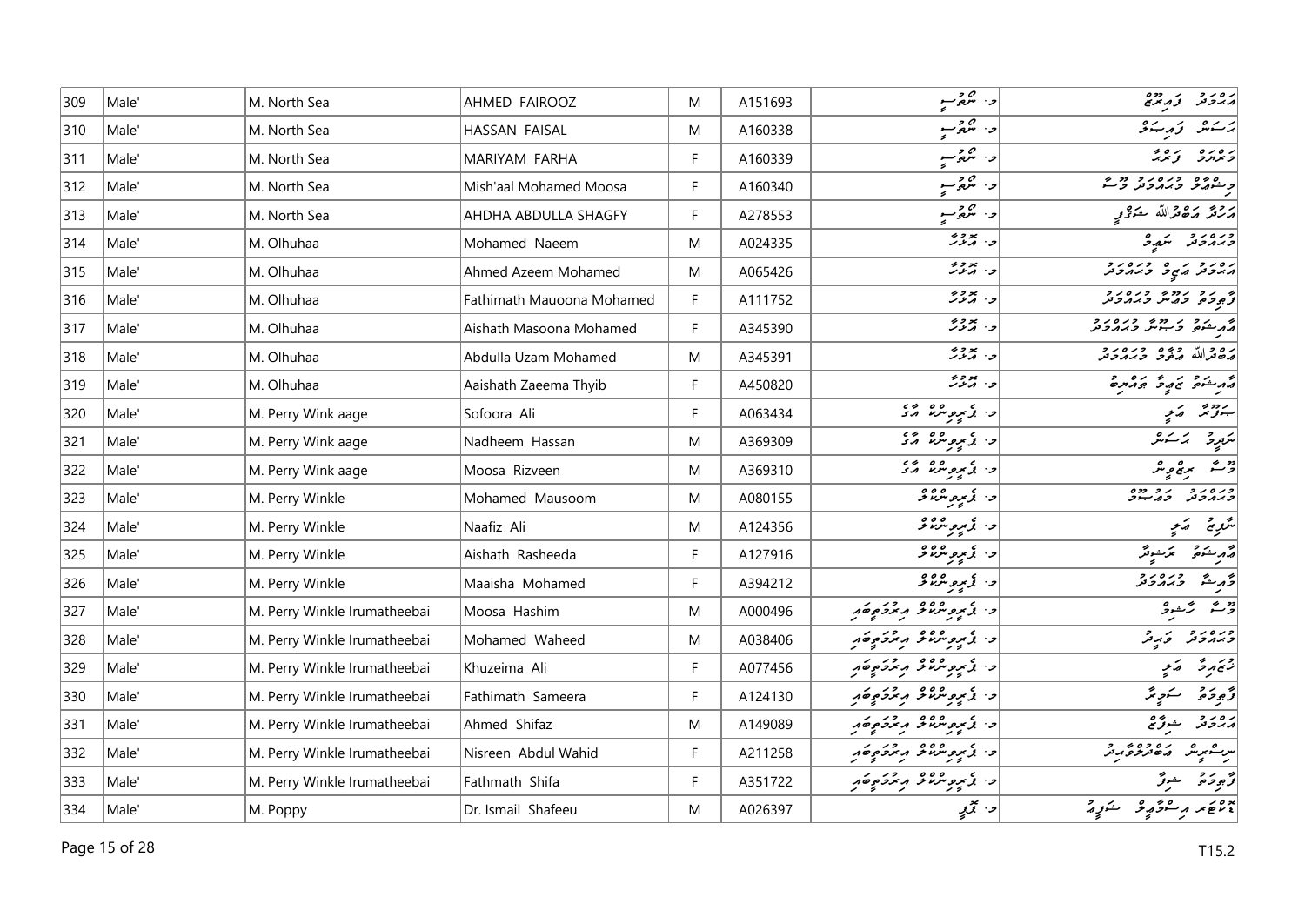| 335 | Male' | M. Poppy  | Adam Shafeeu              | M           | A026407 | احا مجميو                            | پر پر دیگر پر                             |
|-----|-------|-----------|---------------------------|-------------|---------|--------------------------------------|-------------------------------------------|
| 336 | Male' | M. Poppy  | Abdulla Shafeeu Mahmood   | M           | A033940 | ر بيخ پر                             | بره والله خورٍ وره دو د                   |
| 337 | Male' | M. Poppy  | Fathimath Nadiya          | $\mathsf F$ | A036656 | ر به مجزرٍ                           | أزَّمُوحَامٌ السَّرْرِدَّ                 |
| 338 | Male' | M. Poppy  | Mohamed Shafeeg Mahmood   | M           | A042265 | ر بي چي                              | ورەر د مەر ئەدەر<br>دىرەر ئىستۇر ئىس      |
| 339 | Male' | M. Poppy  | Moosa Shafeeu             | M           | A112604 | ر جي په                              | وحث الحكم والمحمد المحمد                  |
| 340 | Male' | M. Poppy  | Umar Shan Shafeeq         | M           | A116584 | احق تي په                            | ور و القرار المور                         |
| 341 | Male' | M. Poppy  | Fathimath Raushan Shafeeq | F           | A117461 | ر بي چي                              | تو د د ده شکر شوړه                        |
| 342 | Male' | M. Poppy  | Ahmed Ruslan Shafeeg      | M           | A124818 | ر به مجزرٍ                           | رەرد درمۇش خۇرچ                           |
| 343 | Male' | M. Reason | Abdulla Waheed            | M           | A037596 | ح <sup>.</sup> س <sub>چ</sub> ىقر    | مَەھمَراللَّه عَرَبِيْتَر                 |
| 344 | Male' | M. Reason | Mariyam Saeeda            | $\mathsf F$ | A055787 | ح <sup>.</sup> برىخ مىگ              | د ۱۵ د سکه مگر                            |
| 345 | Male' | M. Reason | Hawwa Hawlath             | F           | A061864 | ح · بىرىخ مىگە                       | برە ئەردىر                                |
| 346 | Male' | M. Reason | Ahmed Waheed              | M           | A066234 | ار . برنج مگر                        | رەرد كەيىر<br>مەركىر كۆپىر                |
| 347 | Male' | M. Reason | Fathimath Waheeda         | F           | A094026 | ح <sup>.</sup> برىم مىر              | وٌجوحَ حَ رَبِّدٌ                         |
| 348 | Male' | M. Reason | Hussain Hass'aan Mohamed  | M           | A113842 | <sub>ح</sub> . س <sub>م</sub> يئ مثر | ר גם גם גם כנסיד<br>גבותית גוגבות כגודבת  |
| 349 | Male' | M. Reason | Ahmed Rishwan             | M           | A113845 | <sub>ح</sub> . س <sub>م</sub> يئ مثر | رەرو برخوش                                |
| 350 | Male' | M. Reason | Hassan Zayan Mohamed      | M           | A341767 | وسيم پر محمد                         | ر ده روه دره در                           |
| 351 | Male' | M. Reason | Ibrahim Hamdhan Abdulla   | M           | A341960 | ح <sub>ب</sub> ه سریم مګر            | رە ئرو بروترس رە داللە                    |
| 352 | Male' | M. Ruby   | Fathimath Zaha            | F           | A055240 | د بره<br>د بره                       | توجوجو بالمح                              |
| 353 | Male' | M. Ruby   | Ali Umar                  | M           | A061886 | د بره<br>د بره                       | $\frac{2}{3}$ $\frac{2}{3}$ $\frac{2}{3}$ |
| 354 | Male' | M. Ruby   | Fathimath Liusa           | $\mathsf F$ | A070500 | و بره<br>و بره                       | وٌوِدَهُ بِهِ مُ                          |
| 355 | Male' | M. Ruby   | Moomina Abdulla           | F           | A078996 | د بره<br>د                           | وقرويتر الاهترالله                        |
| 356 | Male' | M. Ruby   | Ali Waheed                | M           | A079580 | و . مخرچ<br>و                        | أتزمج أتأريثر                             |
| 357 | Male' | M. Ruby   | Mohamed Maujood           | M           | A091884 | و بره<br>و نړ <del>ه</del>           | כנסג ב בבבב<br>בגמבת במבת                 |
| 358 | Male' | M. Ruby   | Fathimath Reeza           | F           | A104011 | ود<br>بمرہج<br>و٠                    | و محمود من المحمد بن                      |
| 359 | Male' | M. Ruby   | Mohamed Shimal Rasheed    | M           | A146597 | د بره<br>د                           | ورەرو جوگۈ ئەجەد                          |
| 360 | Male' | M. Ruby   | Ismail Zulal Thawfeeq     | M           | A149831 | و به مخرچ<br>و                       | ر قۇم قى ئۇ ئۇر قۇم بۇ ق                  |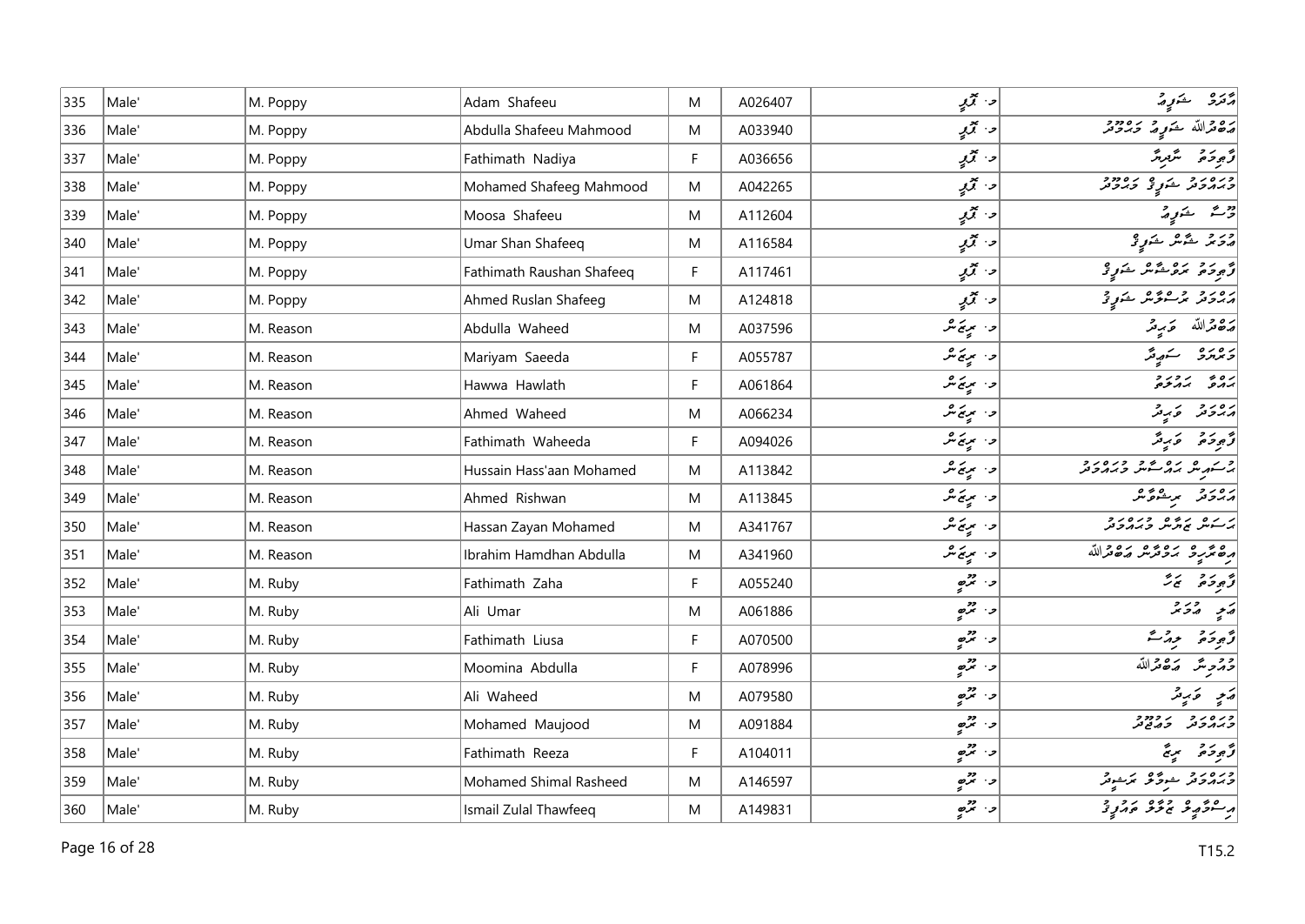| 361 | Male' | M. Ruby          | Hussain Nishaal Rasheed   | M  | A319671 | و به مخرچ<br>و                                            | رح كرور سر الله عن الله عن الله عن الله عن الله عن الله عن الله عن الله عن الله عن الله عن الله عن ا                                                                                                                            |
|-----|-------|------------------|---------------------------|----|---------|-----------------------------------------------------------|---------------------------------------------------------------------------------------------------------------------------------------------------------------------------------------------------------------------------------|
| 362 | Male' | M. Ruby          | Ahmed Ishaam Rasheed      | M  | A365823 | د بره<br>د                                                | أرور و مشرق المساور                                                                                                                                                                                                             |
| 363 | Male' | M. Ruby          | Hussain Niyaz             | M  | A454152 | د بره<br>د                                                | برسكريش سرمرج                                                                                                                                                                                                                   |
| 364 | Male' | M. Ruby          | Ahmed Niyaz               | M  | A454510 | د بره<br>د                                                | גפנג תוצם                                                                                                                                                                                                                       |
| 365 | Male' | M. Ruby villa    | Ibrahim Ashraf            | M  | A123656 | د بره و د                                                 |                                                                                                                                                                                                                                 |
| 366 | Male' | M. Ruby villa    | Mohamed Shareef           | M  | A151700 | د· نژه وقر                                                | ورەرو شەرو                                                                                                                                                                                                                      |
| 367 | Male' | M. Rukkara       | Naseema Moosa             | F  | A049281 | وسيرمانو                                                  | $\begin{bmatrix} 2 & 2 \\ -2 & 2 \end{bmatrix} \begin{bmatrix} 2 & 2 \\ 2 & 2 \end{bmatrix}$                                                                                                                                    |
| 368 | Male' | M. Rukkara       | Mohamed Umar Maniku       | M  | A053530 | و . وه د ر<br>و . موړ ما مو                               | כנסנכ כנכצית.<br>כגובת ובמצייני                                                                                                                                                                                                 |
| 369 | Male' | M. Sense         | Mohamed Abdulla           | M  | A011690 | ى ئەيرىش                                                  | وره رو دەقراللە                                                                                                                                                                                                                 |
| 370 | Male' | M. Shining Star  | Abdul Aliyyu Mohamed Inaz | M  | A009957 | وسنشهر سر سر سر متع مح                                    | נספסגם כך כנסגר בים                                                                                                                                                                                                             |
| 371 | Male' | M. Shining Star  | Maryam Shifaza            | F  | A010214 | و. ڪورسر مثري ڪوڻجير                                      | رەرە شەرقى                                                                                                                                                                                                                      |
| 372 | Male' | M. Shining Star  | Moosa Rilwan              | M  | A010215 | ار. ڪور سريندي ڪريج پر                                    | ور میں مرکز میں میں میں میں میں میں میں میں میں ان کے مقدام کر ان کے مقدام کے مقدام کے مقدام کے مقدام کے مقدام<br>مقدام مقدام کے مقدام کے مقدام کے مقدام کے مقدام کرنے کے مقدام کے مقدام کے مقدام کے مقدام کے مقدام کے مقدام کے |
| 373 | Male' | M. Shining Star  | Mariyam Fazna             | F  | A010372 | و، شکه سرسری کردهج مر                                     | رەرە زەپر                                                                                                                                                                                                                       |
| 374 | Male' | M. Shining Star  | Adam Saleem               | M  | A025215 | و شور سر سر سر شون کو                                     | پر پر دی کے بیرو                                                                                                                                                                                                                |
| 375 | Male' | M. Shining Star  | Ahmed Jizwan Saleem       | M  | A025262 | وسنشهر سر مثلاث سنقصر                                     |                                                                                                                                                                                                                                 |
| 376 | Male' | M. Shining Star  | Aminath Easa              | F  | A046167 | <mark>وست كرير سر سر سر كرد كر</mark> بير                 | أزدينهم يدع                                                                                                                                                                                                                     |
| 377 | Male' | M. Shining Star  | Ahmed Rilwan Abdulla      | M  | A046218 | <mark>وست كرم مر شركت من</mark> كانت به استان كرمان به من | رەرو برخوش مەھمە                                                                                                                                                                                                                |
| 378 | Male' | M. Shining Star  | Fathimath Shehenaz        | F  | A047230 | وسنۇرسرىئى سوڭىمە                                         | أقرار والمحمد والمحمدة المحمدة المتجمع                                                                                                                                                                                          |
| 379 | Male' | M. Shining Star  | Fathimath Jazla Saleem    | F  | A076468 | <mark>وسىئەر سرىئرى سىۋ</mark> ىمە                        | أورد ره و رکنده                                                                                                                                                                                                                 |
| 380 | Male' | M. Shining Star  | Mariyam Junia             | F  | A121433 | و. خور سر شریب مشرکه م                                    | و دره دوسر                                                                                                                                                                                                                      |
| 381 | Male' | M. Shining Star  | Ahmed Joozeen             | M  | A159539 | و. ځوړسرینۍ کوځمه                                         | د ۱۵ د د معمومتر<br>  د بر د د سي محمد                                                                                                                                                                                          |
| 382 | Male' | M. Shining Star  | Nasreena Moosa            | F  | A266435 |                                                           | برعبرير ومش                                                                                                                                                                                                                     |
| 383 | Male' | M. Silver Dream  | Moomina Ali               | F  | A023761 | <sub>و</sub> . سو <i>ؤوَ بن</i> ا برِدْ                   | درويژ پړې                                                                                                                                                                                                                       |
| 384 | Male' | M. Silver Dream  | Ahmed Shafraaz            | M  | A053880 | د· سو <i>ده م</i> ره مرد                                  | ره رو شوونوو<br>درونو شورتری                                                                                                                                                                                                    |
| 385 | Male' | M. Thila Asseyri | Athifa Hassan             | F. | A025094 | وسمج وتره عقمر                                            | ۇي ئەسكىر                                                                                                                                                                                                                       |
| 386 | Male' | M. Thila Asseyri | Aishath Raufiyya Hassan   | F  | A041596 | وسم و تر مره عمو                                          | התיים מתנחת גבת                                                                                                                                                                                                                 |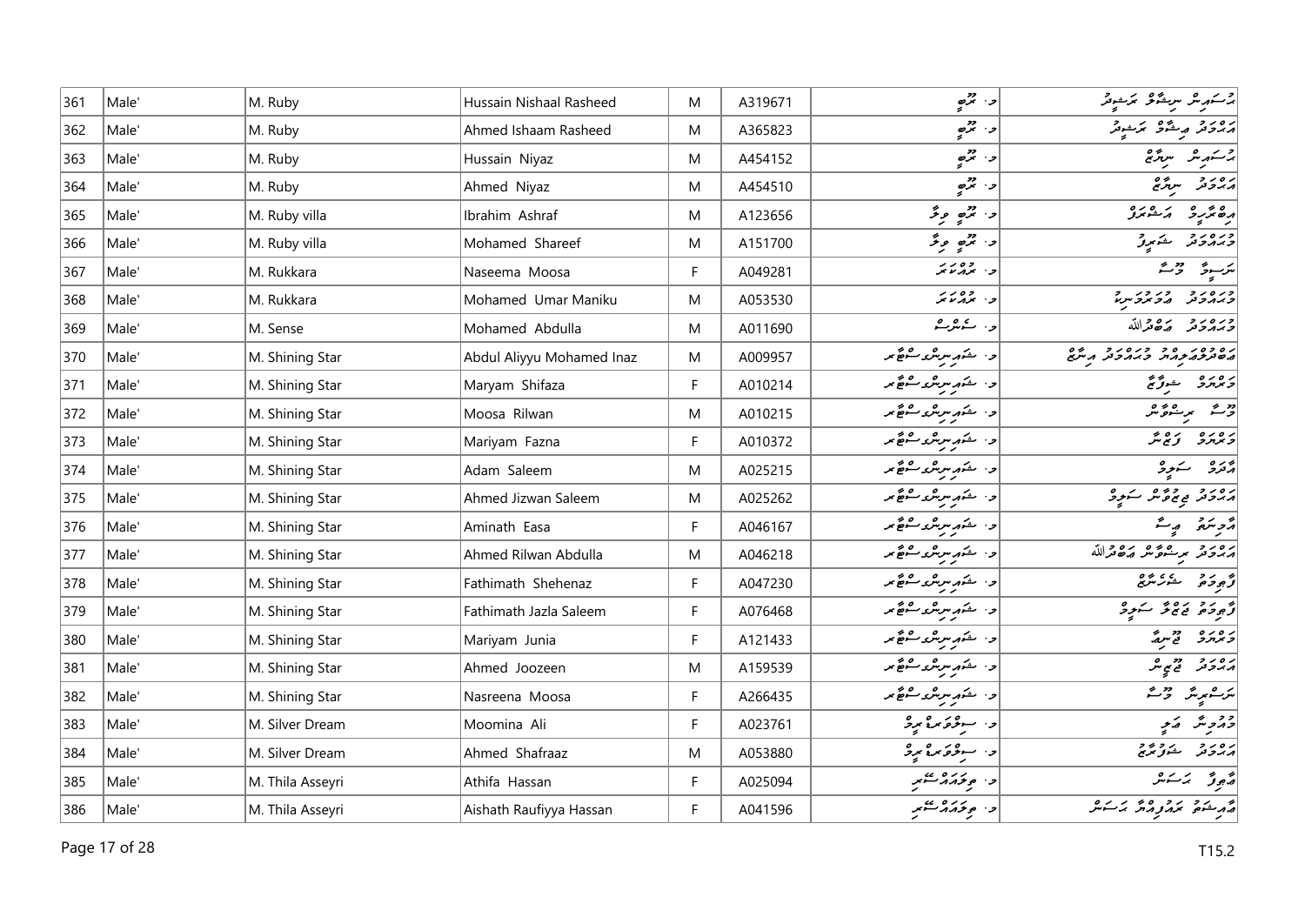| 387 | Male' | M. Thila Asseyri | Aminath Shaffau             | F  | A042949 | وسم و تر مره عمو                      | أترجمه شمادو                                 |
|-----|-------|------------------|-----------------------------|----|---------|---------------------------------------|----------------------------------------------|
| 388 | Male' | M. Thila Asseyri | Fathimath Fathuhiyya Hassan | F  | A042950 | وسم و مرده علم                        | وتجوحهم ومرمد يمسك                           |
| 389 | Male' | M. Thila Asseyri | Sanfa Easa                  | F  | A047365 | وسم و خروره عصمر                      | سَمَعْتَمْ - مِيسَّمْ                        |
| 390 | Male' | M. Thila Asseyri | Asfau Hassan                | F. | A047366 | وسم و مرده علي                        | أروم برسك                                    |
| 391 | Male' | M. Thila Asseyri | Moosa Zameer Hassan         | M  | A050390 | و· مو قراره علي                       | وقت التاريخ الاستان <i>تر</i>                |
| 392 | Male' | M. Thila Asseyri | Aishath Shifau              | F  | A050696 | وسيو و کرده علي                       | ام<br>امام شوی شورها                         |
| 393 | Male' | M. Thila Asseyri | Mariyam Fezleen             | F. | A084274 | و· <sub>مو</sub> قراره عمير<br>م      | د وړه ده وره                                 |
| 394 | Male' | M. Thila Asseyri | Hussein Hazwar Hameed       | M  | A128205 | وسم و مرده علم                        | ا چر <sub>ىسك</sub> رىكە بەردە بەر بەر يەر   |
| 395 | Male' | M. Thila Asseyri | Aminath Thereesha Hassan    | F  | A128306 | وسم و خروره عصمر                      | أأترسكم أوسيسة الماسكس                       |
| 396 | Male' | M. Thila Asseyri | Mariyam Yaula Yasaar        | F  | A147821 | وسم و تر مره عمو                      | ג סגם ג כפי ג פיב<br>כמחים חגיב ת היג        |
| 397 | Male' | M. Thila Asseyri | Yusuf Yushau Yasaar         | M  | A161258 | وسم و مرده علي                        | מ כם מגוב גובב.<br>תווייני תוויים, תוויית    |
| 398 | Male' | M. Thila Asseyri | Yooh Zameer Hassan          | M  | A328359 | د. موخهه ه شومبر                      | ادوه نے پر بر کے مگر                         |
| 399 | Male' | M. Thilafalhu    | Sheeza Ali                  | F  | A001650 | و <sub>`</sub> م <sub>و</sub> محرکر 2 | الشويخ الأمج                                 |
| 400 | Male' | M. Thilafalhu    | Shamila Ali                 | F  | A033698 | وا موقرتونو                           | الشووق الأمي                                 |
| 401 | Male' | M. Thilafalhu    | Azra Abdul Gayyoom          | F  | A034030 | ا د ا موتزوگر                         | ر و ده ده وه ره دوه<br>مشخیر می هنرموتو مرحو |
| 402 | Male' | M. Thilafalhu    | Nazla Abdul Gayyoom         | F  | A040065 | <mark>وسي تركز ت</mark> ر             | ره په ره ده ده ده ده<br>سرچ کې هان مرحز د در |
| 403 | Male' | M. Thilafalhu    | Aishath Ali                 | F  | A042724 | وسموقرة                               | أقهر مشتمق أقدمي                             |
| 404 | Male' | M. Thilafalhu    | Haleema Moosa               | F. | A042725 | <sub>ق</sub> م <sub>و</sub> قرَقر     | پر پورځ او د حکم                             |
| 405 | Male' | M. Thilafalhu    | Mariyam Liusha              | F  | A045120 | ا د ا موتزکر د ک                      | و ده ده و در                                 |
| 406 | Male' | M. Thilafalhu    | Ibrahim Ali                 | M  | A050844 | و <sub>: مو</sub> تزر <sup>و</sup>    | رە ئەر ئە                                    |
| 407 | Male' | M. Thilafalhu    | Sameera Ali                 | F  | A060207 | وسموقرقر                              | سەچە ئەم                                     |
| 408 | Male' | M. Thilafalhu    | Ahmed Iyaz                  | M  | A075314 | <mark>وسي وتخرج</mark>                | ره رو دره<br>مدروند م <b>ر</b>               |
| 409 | Male' | M. Thilafalhu    | Abdul Sattar Ali            | M  | A080880 | <mark>وسموترو</mark>                  |                                              |
| 410 | Male' | M. Thilafalhu    | Hana Abdul Raheem           | F  | A081296 | وسموقرة                               | ر محمد ده وه در و                            |
| 411 | Male' | M. Thilafalhu    | Fathimath Rishfa            | F. | A081641 | ا د ا موتزکو تر                       | أَدَّهِ وَوَ ٱلْمَرْ وَالْمُرْ وَالْمُرْ     |
| 412 | Male' | M. Thilafalhu    | Ismail Ali                  | M  | A083575 | ار. <sub>موځوکړ</sub>                 | برسىۋەپەيھ كەپ                               |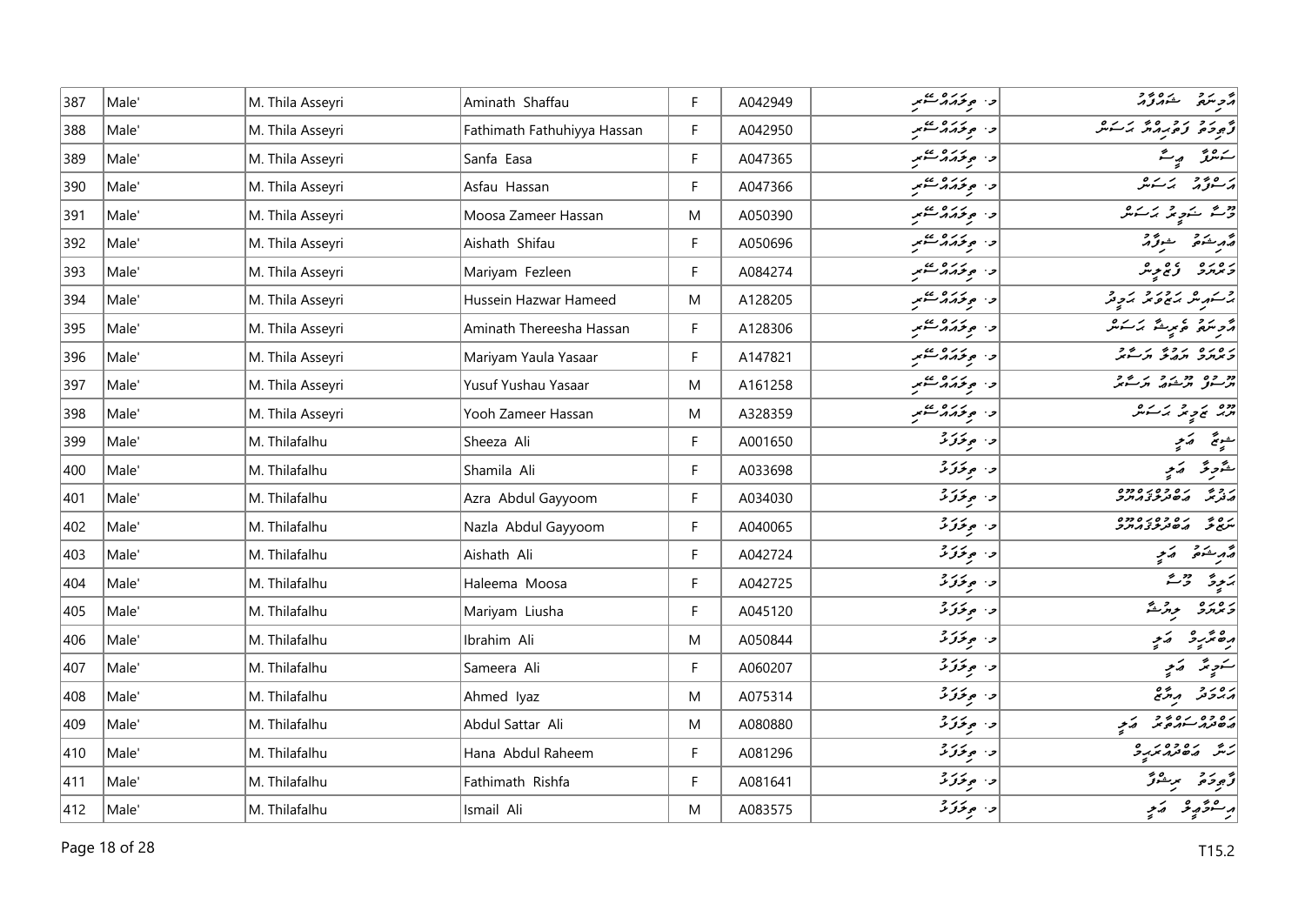| 413 | Male' | M. Thilafalhu | Aminath Waheeda          | F         | A085094 | وسموقرة                                    | أرتجه بمراته                                         |
|-----|-------|---------------|--------------------------|-----------|---------|--------------------------------------------|------------------------------------------------------|
| 414 | Male' | M. Thilafalhu | Shazna Abdul Gayoom      | F         | A099812 | وسموقرة                                    | ر د و د ده ده ده ده ده<br>  شویم س در هافترنژی در در |
| 415 | Male' | M. Thilafalhu | Thilmeeza Abdul Gayoom   | F         | A099813 | وسموقرة                                    | موڅو پځ                                              |
| 416 | Male' | M. Thilafalhu | Afeefa Ali               | F         | A102736 | وسيخوش                                     | ړ پوتر کامني                                         |
| 417 | Male' | M. Thilafalhu | Hassan Aiman             | M         | A154594 | وسيخوش                                     | بركش مكروش                                           |
| 418 | Male' | M. Thilafalhu | Fathimath Ihla Ibrahim   | F         | A161802 | وسموقرة                                    |                                                      |
| 419 | Male' | M. Thilafalhu | Aishath Nuha Nasheed     | F         | A166533 | وسيخوش                                     | ر<br>مگر شکو گرنگ کرشونر                             |
| 420 | Male' | M. Thilafalhu | Mohamed Amaan            | ${\sf M}$ | A260763 | والمموقرة                                  | ورەر دەر                                             |
| 421 | Male' | M. Thilafalhu | Ismail Rathiu            | M         | A334753 | وسموقرة                                    | أرجعتم ويحرقه لتمرمه                                 |
| 422 | Male' | M. Thilafalhu | AMINATH JUNAINA JAMSHEED | F         | A346771 | د· مومَرَدَ ژ                              | أأترجم فيحتمر تكافي والموافر                         |
| 423 | Male' | M. Thilafalhu | Mohamed Shammah Ismail   | M         | A369050 | وسمج تركز                                  | ورەرو دەۋە مەققى ئ                                   |
| 424 | Male' | M. Three Star | Ahmed Shahid             | M         | A033755 | د ، ه مړے تیم مر                           | كەن ئەرىر                                            |
| 425 | Male' | M. Three Star | Aminath Shaheena         | F         | A044954 | وسره وسرع تقرير                            | أزويني شيار                                          |
| 426 | Male' | M. Three Star | Zulaikha Yoosuf          | F         | A044956 | ر <sub>و</sub> م <sub>وسم</sub> ر مع م     | ج ځېږ شه جړه و                                       |
| 427 | Male' | M. Three Star | Maryam Saeeda            | F         | A044957 | د ، مۇمرىشقۇمر                             | رەرە سەپەتر                                          |
| 428 | Male' | M. Three Star | Ali Shamih               | M         | A044971 | د. ه موسفی مح                              | أركمني المشتر وير                                    |
| 429 | Male' | M. Three Star | Mohamed Athif Yoosuf     | M         | A045088 | و. ، هو پرڪھ پر                            | כנסגב ב ס חבר.<br>כג'ובט ולפצ וקיינ                  |
| 430 | Male' | M. Three Star | Ismail Rasheed           | M         | A055983 | وسره ومرتبط محر                            | برحوم والمتحصر                                       |
| 431 | Male' | M. Three Star | Mohamed Waheed           | M         | A063412 | <sub>چ:</sub> ه <sub>و مو</sub> رث محّ مر  | وره رو درو                                           |
| 432 | Male' | M. Three Star | Mariyam Hussain          | F         | A116049 | و ، قرمرٍ صوَّمر                           | ويوره ومنهر                                          |
| 433 | Male' | M. Three Star | AISHATH AINA SHAHID      | F         | A330838 | د <sub>'</sub> م <sub>و</sub> بر حرم کا بر | مەر شەھ مەر ش شەر قر                                 |
| 434 | Male' | M. Three Star | Ahmed Aiham Athif        | M         | A330840 | د ، مۇمرىشقۇمر                             | גפנב גגבל האקב                                       |
| 435 | Male' | M. Three Star | Aishath Aifa Athif       | F         | A330841 | <sub>چ'</sub> ه <sub>و مو</sub> رث محّ مر  | ومشتم ومرقم ومجرقه                                   |
| 436 | Male' | M. Three Star | Aishath Afnan Iyaz       | F         | A330843 | وسي مركب عصمر                              | وأمر يشتموا أمائي فللمراجح المراجح                   |
| 437 | Male' | M. Three Star | Ahmed Ayan Iyaz          | M         | A331179 | د. ه موسر ه گامر                           | גפיב גובים גובים                                     |
| 438 | Male' | M. Tide       | Ahmed Fazeel             | M         | A042037 | $\frac{1}{2}$ $\frac{1}{2}$ $\frac{1}{2}$  | پرورو کی نیکی                                        |
|     |       |               |                          |           |         |                                            |                                                      |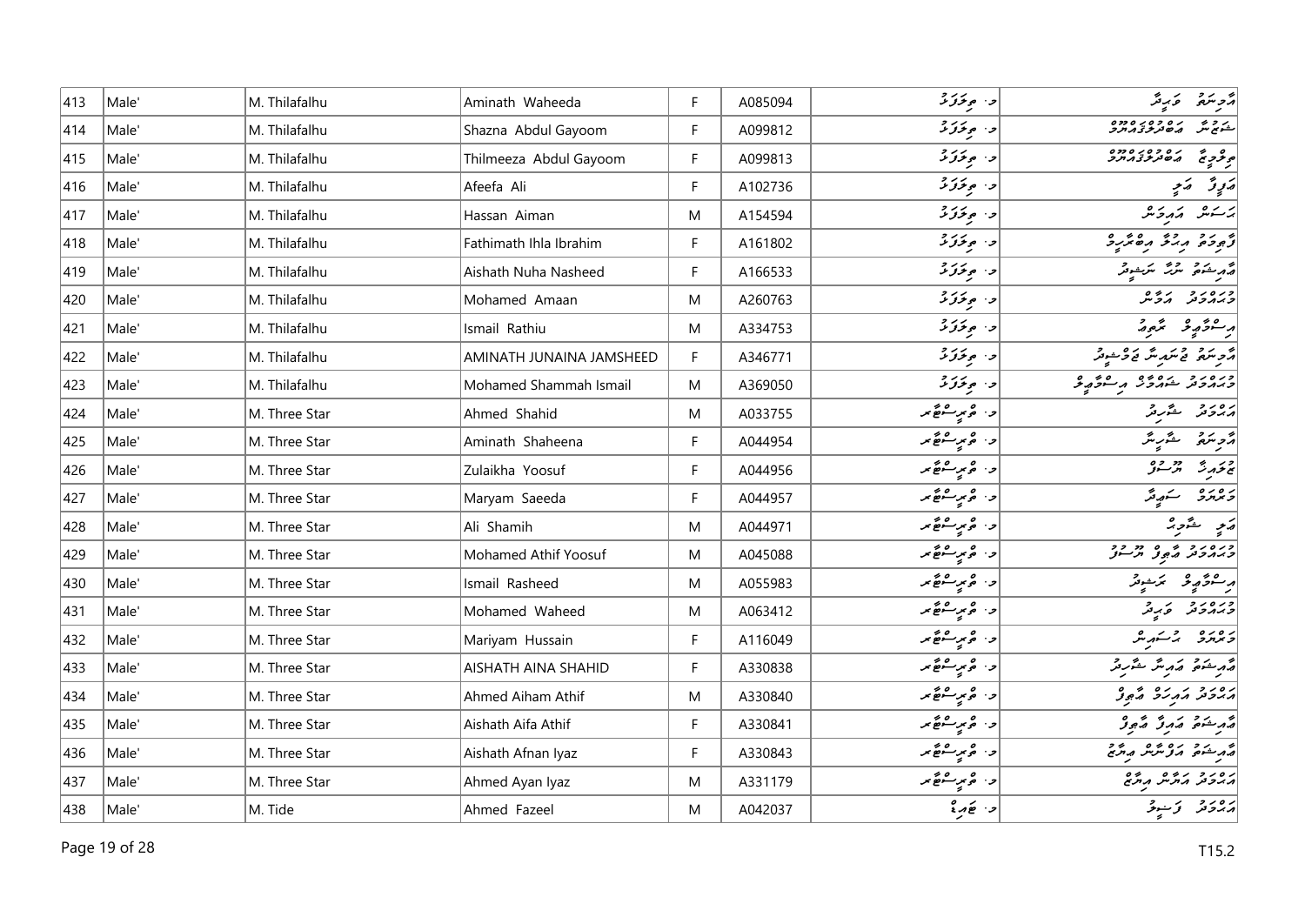| 439 | Male' | M. Tide     | Aishath Nashfa           | $\mathsf F$ | A042038 | $\frac{1}{2}$ $\frac{1}{2}$ $\frac{1}{2}$                                                            | م<br>مارسنده سرخونی<br>مار                              |
|-----|-------|-------------|--------------------------|-------------|---------|------------------------------------------------------------------------------------------------------|---------------------------------------------------------|
| 440 | Male' | M. Tide     | Mariyam Rishfa           | $\mathsf F$ | A042039 | و• غږي                                                                                               | د ۱۵ د مرگوگر                                           |
| 441 | Male' | M. Tide     | Maisha Ahmed             | F           | A042050 | ر غږ؟                                                                                                | كەرگە ئەرەر                                             |
| 442 | Male' | M. Tide     | Abdulla Athif            | M           | A042051 | $\frac{1}{2}$                                                                                        | برە دالله مەدىر                                         |
| 443 | Male' | M. Tide     | Zulaikha Ibrahim         | F           | A042052 | ر غږء                                                                                                | برە ئۆرۈ<br>چ ځه بر <sup>مي</sup>                       |
| 444 | Male' | M. Tide     | Aminath Ibrahim          | $\mathsf F$ | A042054 | $\int_{0}^{2} f(x) \, dx \geq 0$                                                                     | ە ھەترىر <sup>ە</sup><br>أرمز                           |
| 445 | Male' | M. Tide     | Mariyam Masha            | $\mathsf F$ | A132048 | $\int_{0}^{2}$ $\int_{0}^{2}$ $\int_{0}^{2}$                                                         | رەرە ئەڭ                                                |
| 446 | Male' | M. Tide     | Aminath Rashfa           | $\mathsf F$ | A132049 | $\int_{2}^{0}$ $\frac{1}{2}$ $\int_{0}^{0}$                                                          | أراد بترة الترشور                                       |
| 447 | Male' | M. Tide     | Fathimath Khassath       | F           | A132112 | $\int_{0}^{2} f(x) \, dx$                                                                            | وٌ ۽ ده ڪره ڪره                                         |
| 448 | Male' | M. Tide     | Mohamed Rafaan           | ${\sf M}$   | A338407 | $\int_{0}^{0}$ $\frac{1}{2}$ $\int_{0}^{0}$ $\frac{1}{2}$                                            | وره رو ده ده.<br><i>د ب</i> رونر نرزمه                  |
| 449 | Male' | M. Turkey   | Abdul Munim              | M           | A049628 | و· غٌ مربهٍ                                                                                          | ر ه د و و ه ه<br>پرهنرمور سمد و                         |
| 450 | Male' | M. Turkey   | Rasheeda Salih           | F           | A049629 | -<br> - عُمرٍ                                                                                        | أنرجونر الشرور                                          |
| 451 | Male' | M. Turkey   | Khadheeja Mohamed Sameer | F           | A058152 | وستجميد                                                                                              | ر ده دره د د کرد و                                      |
| 452 | Male' | M. Turkey   | Abdul Mubeen             | ${\sf M}$   | A058153 | و· غٌ مربہ                                                                                           | ره وه و ه<br>پره ترڅرخ مر                               |
| 453 | Male' | M. Turkey   | Muhusina Haroon          | F           | A075051 | -<br> ح• غٌ مرسم                                                                                     | و و سونتر گرمزمر<br>تربر سونتر گرمزمر                   |
| 454 | Male' | M. Turkey   | Soba Ahmed               | F           | A078509 | $\overline{\mathcal{C}}$ $\overline{\mathcal{C}}$ $\overline{\mathcal{C}}$                           | 5,0,7,6,7                                               |
| 455 | Male' | M. Turkey   | Imran Ahmed              | M           | A081566 | <br> ح• ھُ سرمو                                                                                      | و ده ده دورو                                            |
| 456 | Male' | M. Turkey   | Abdul Mueen              | M           | A127972 | ح• ځې سر                                                                                             | ره وه و د ه                                             |
| 457 | Male' | M. Turkey   | Noor Ahmed               | M           | A153352 | -<br> - غ سرس                                                                                        | میں برور و                                              |
| 458 | Male' | M. Turkey   | Zulaikha Mohamed Sameer  | F           | A166704 | $\overline{\left  \begin{matrix} c & \frac{3}{2} \\ \frac{3}{2} & \frac{3}{2} \end{matrix} \right }$ | ور و دره دو رو د                                        |
| 459 | Male' | M. Turkey   | Mohamed Sameeu Ahmed     | M           | A167178 | -<br> - غ برسم                                                                                       | כנסנכ נקב נסנכ<br>כמוכנת הפני ומכנת                     |
| 460 | Male' | M. Turkey   | Hoodhu Ahmed             | M           | A325313 | -<br> - غ برسم                                                                                       | دو ده دو.<br>رفر م <i>رگر</i> ونر                       |
| 461 | Male' | M. Turkey   | Hawwa Saruvath Ahmed     | $\mathsf F$ | A330537 | ح· غَمَ يريدٍ                                                                                        | ر ہ میں بر دیر دیں دی۔<br>برابری تحریر عربی اور بر دیگر |
| 462 | Male' | M. Turkey   | Fathimath Ahmed          | F           | A365720 | و· غٌ مربہ                                                                                           | تورد رەرد                                               |
| 463 | Male' | M. Turkey 1 | Najma Solih              | $\mathsf F$ | A217629 | $1 - \frac{1}{2}$                                                                                    | أنزوة الشرور                                            |
| 464 | Male' | M. Turkey 2 | Waleedha Salih           | F           | A039183 | $2 \times 2 \times 10^{-1}$                                                                          | أقرميم الشرور                                           |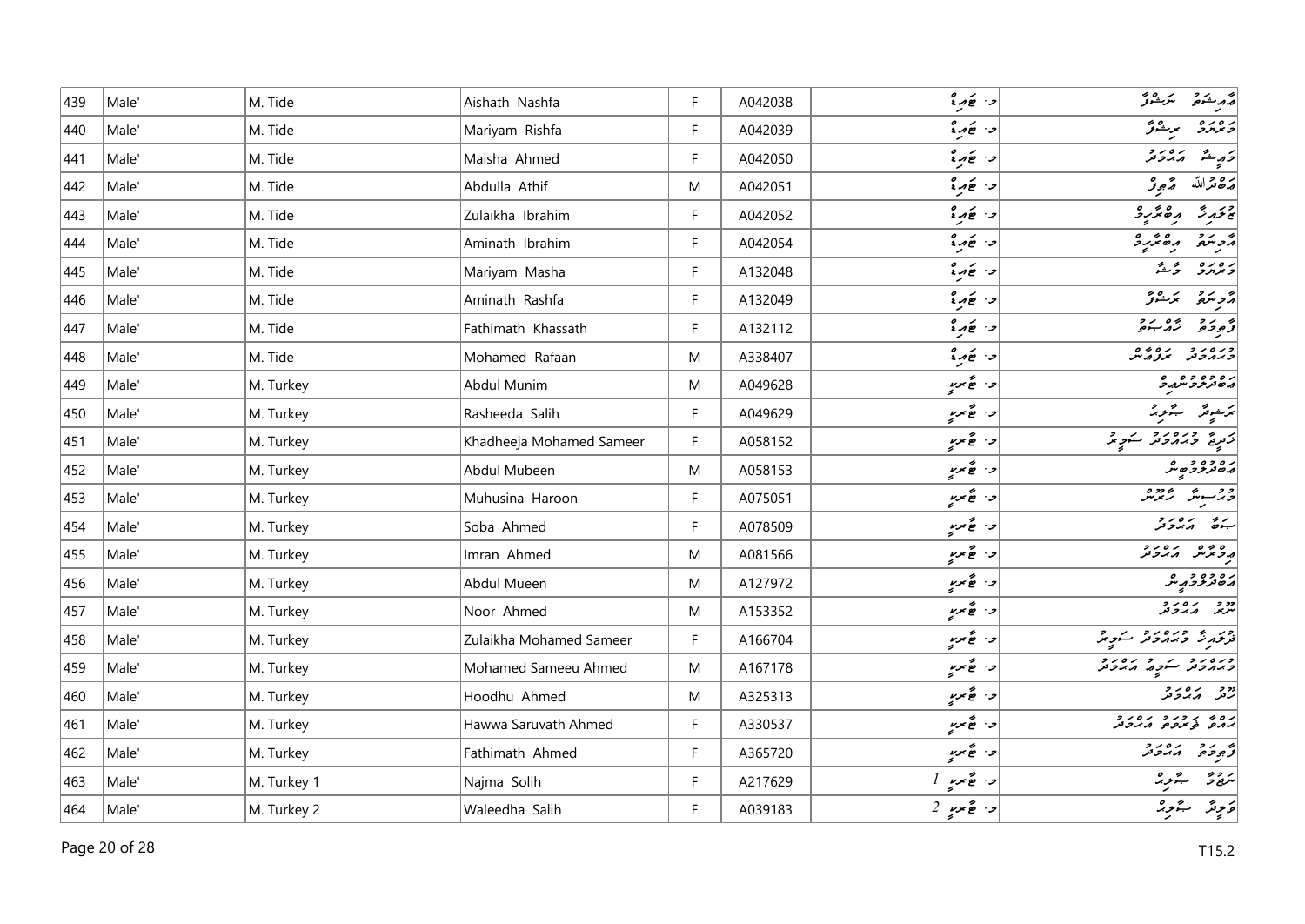| 465 | Male'  | M. Turkey 2    | Aishath Mohamed       | F. | A039784 | $2 \frac{1}{2}$ $\frac{1}{2}$ | و ره ر د<br>تر <i>پر</i> ونر<br>و در مند د م |
|-----|--------|----------------|-----------------------|----|---------|-------------------------------|----------------------------------------------|
| 466 | Male'  | M. Uthuruthila | Abdulla Hussain       | M  | A044824 | د . مومومۇ                    | پر ۱۵ قرالله<br>بر مس <sub>ک</sub> ر مگر     |
| 467 | Male'  | M. Uthuruthila | Mohamed Nazim         | M  | A074854 | د . رو د و                    | و ره د د<br>د بر د تر<br>سَّرْهُ ژ           |
| 468 | Male'  | M. Uthuruthila | Hassan Riyaz          | M  | A088106 | د . مومومۇ                    | پرسەپىر<br>سمرەر شە                          |
| 469 | Male'  | M. Uthuruthila | Aminath Waseela       | F  | A094336 | و٠ مرکوري کو                  | أثر حرمتمو<br>ە سىرىتى                       |
| 470 | Male'  | M. Uthuruthila | Mariyam Sazeela       | F. | A094337 | و٠ مرکوري کو                  | ر ه بر ه<br><del>د</del> بر بر ژ<br>سەپچ ئۇ  |
| 471 | Male'  | M. Uthuruthila | Aishath Shahla        | F. | A094338 | د . مومروځ                    | دگر در شدّه د<br>شەرىخە                      |
| 472 | lMale' | M. Uthuruthila | Aminath Hussain       | F. | A103047 | و٠ مرکوري کو                  | ړ په پر چر شهر شر                            |
| 473 | Male'  | M. Uthuruthila | Muhammed Adam         | M  | A167358 | و٠ مرکوري کو                  | ورەرو پەرە<br><i>جەم</i> رونر مەنز <i>و</i>  |
| 474 | Male'  | M. Uthuruthila | Naavy Mohamed         | M  | A331950 | و . مەممەم                    | شيم وبره د و                                 |
| 475 | lMale' | M. West View   | Asima Hussain         | F  | A047132 | د . ئۇ شەھ بەر                | پر ب<br>برسەمەرىشر                           |
| 476 | Male'  | M. West View   | Ahmed Hussain         | M  | A070328 | د . ۇ شەھ بەر                 | رەرد جەسەر                                   |
| 477 | Male'  | M. West View   | Hussain Hassan        | M  | A079341 | د . و څوه د                   | ر <i>ج ڪم</i> ريش ڪرڪيش                      |
| 478 | Male'  | M. West View   | Shamma Jihad          | F. | A342642 | د . ئۇ شەھ بەر                | شەرىخ<br>ہ ر <sup>ہ</sup> ج                  |
| 479 | Male'  | M. West View   | Shyma Jihad           | F  | A342643 |                               | شەرىخ<br>ج <sup>م</sup> رکو<br>م             |
| 480 | Male'  | M. West View   | Mohamed Amaan Ahmed   | M  | A370552 | د . و څوه د                   | כנסני גנים גםנים<br>בגמבת מכית מגבת          |
| 481 | Male'  | M. West View   | Ibrahim Razeen Ahmed  | M  | A380929 | د . و څوه وه                  | ړەپر دې برې پر ډېردند                        |
| 482 | Male'  | M. West View   | Aminath Athifa        | F  | A397814 | د . و څوه د                   | أثرحه مترة<br>ورصى                           |
| 483 | Male'  | M. World Dream | Ahmed Arif            | M  | A036937 | احن حوق و عموده               | پر و تر<br>ورمرو                             |
| 484 | Male'  | M. World Dream | Fathimath Iffath Arif | F  | A147368 | و۰ ه وه وه و و                | وتجوخا والمروح ومرو                          |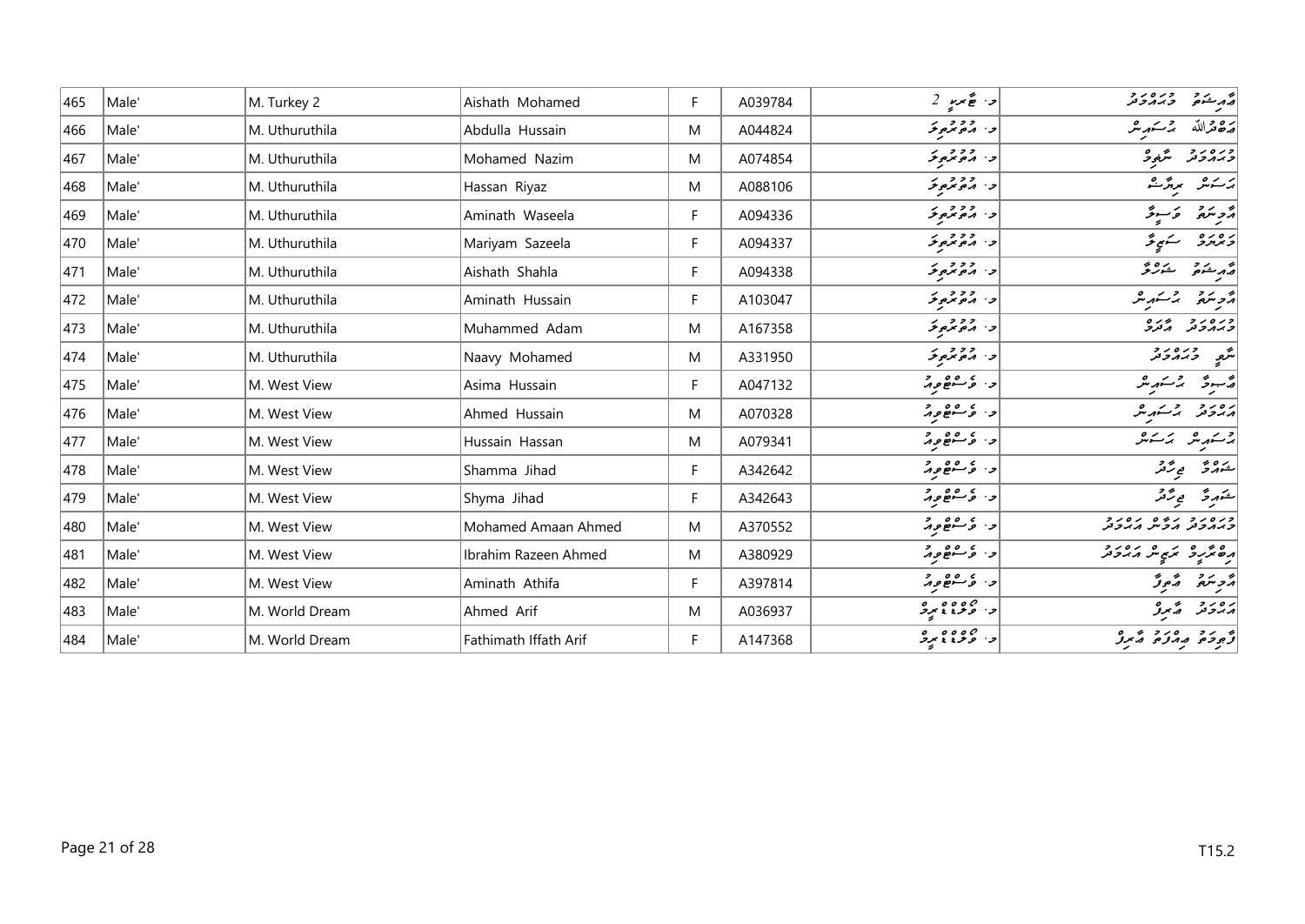## *w7qAn8m? sCw7mRo>u; wEw7mRw;sBo<*

| ' مرمر | 'يئرىثر: |
|--------|----------|
|        |          |
|        |          |
|        |          |

## *w7q9r@w7m> sCw7qHtFoFw7s; mAm=q7 w7qHtFoFw7s;*

| ىر تە | $\mathcal{O} \times$<br>$\sim$ | $\sim$<br>. . | لترنثر |
|-------|--------------------------------|---------------|--------|
|       |                                |               |        |
|       |                                |               |        |
|       |                                |               |        |

| انترنثر: | $^{\circ}$ | يبرهر | $^{\circ}$<br>سرسر |
|----------|------------|-------|--------------------|
|          |            |       |                    |
|          |            |       |                    |
|          |            |       |                    |

| ىرتىر: | 。<br>سر سر | .,<br>مرسر |
|--------|------------|------------|
|        |            |            |
|        |            |            |
|        |            |            |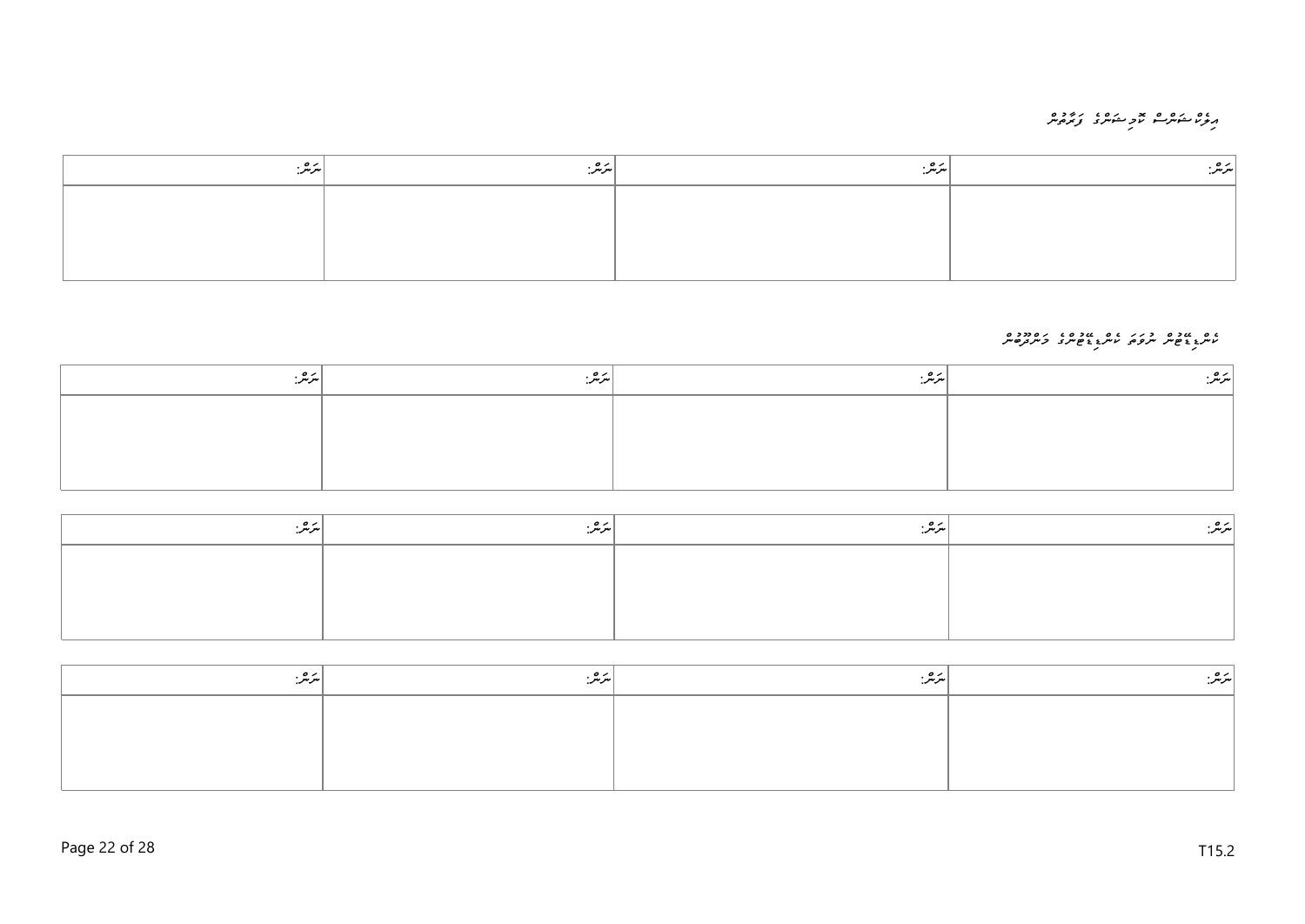| يره. | ο. | ا ير ه |  |
|------|----|--------|--|
|      |    |        |  |
|      |    |        |  |
|      |    |        |  |

| <sup>.</sup> سرسر. |  |
|--------------------|--|
|                    |  |
|                    |  |
|                    |  |

| ىرتىر: | $\sim$ | ا بر هه. | لىرىش |
|--------|--------|----------|-------|
|        |        |          |       |
|        |        |          |       |
|        |        |          |       |

| 。<br>مرس. | $\overline{\phantom{a}}$<br>مر مىر | يتريثر |
|-----------|------------------------------------|--------|
|           |                                    |        |
|           |                                    |        |
|           |                                    |        |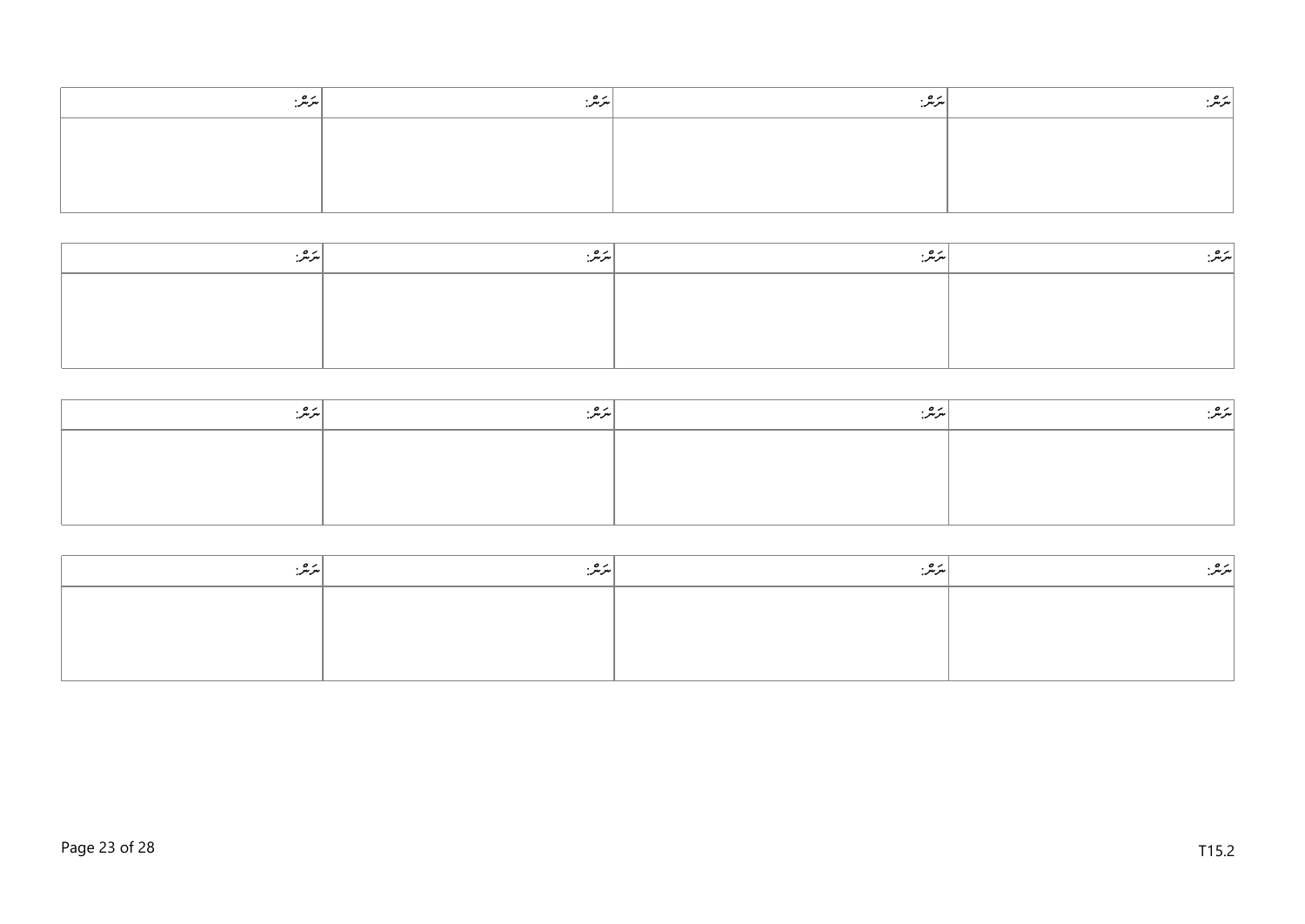| ير هو . | $\overline{\phantom{a}}$ | يرمر | اير هنه. |
|---------|--------------------------|------|----------|
|         |                          |      |          |
|         |                          |      |          |
|         |                          |      |          |

| ىر تىر: | $\circ$ $\sim$<br>" سرسر . | يترمير | o . |
|---------|----------------------------|--------|-----|
|         |                            |        |     |
|         |                            |        |     |
|         |                            |        |     |

| 'تترنثر: | . .<br>يسمونس. |  |
|----------|----------------|--|
|          |                |  |
|          |                |  |
|          |                |  |

|  | . ه |
|--|-----|
|  |     |
|  |     |
|  |     |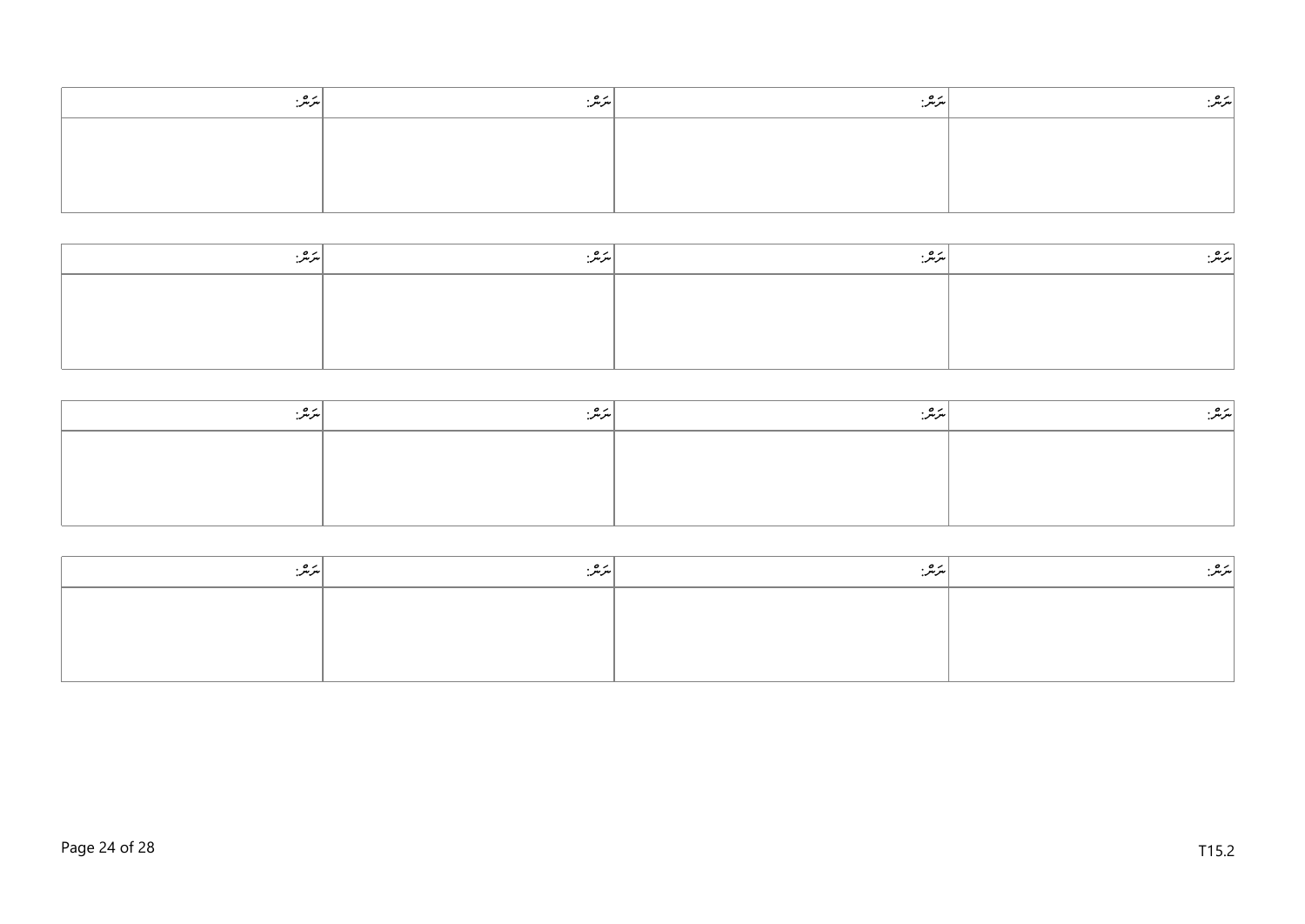| ير هو . | $\overline{\phantom{a}}$ | يرمر | اير هنه. |
|---------|--------------------------|------|----------|
|         |                          |      |          |
|         |                          |      |          |
|         |                          |      |          |

| ىر تىر: | $\circ$ $\sim$<br>" سرسر . | يترمير | o . |
|---------|----------------------------|--------|-----|
|         |                            |        |     |
|         |                            |        |     |
|         |                            |        |     |

| انترنثر: | ر ه |  |
|----------|-----|--|
|          |     |  |
|          |     |  |
|          |     |  |

|  | . ه |
|--|-----|
|  |     |
|  |     |
|  |     |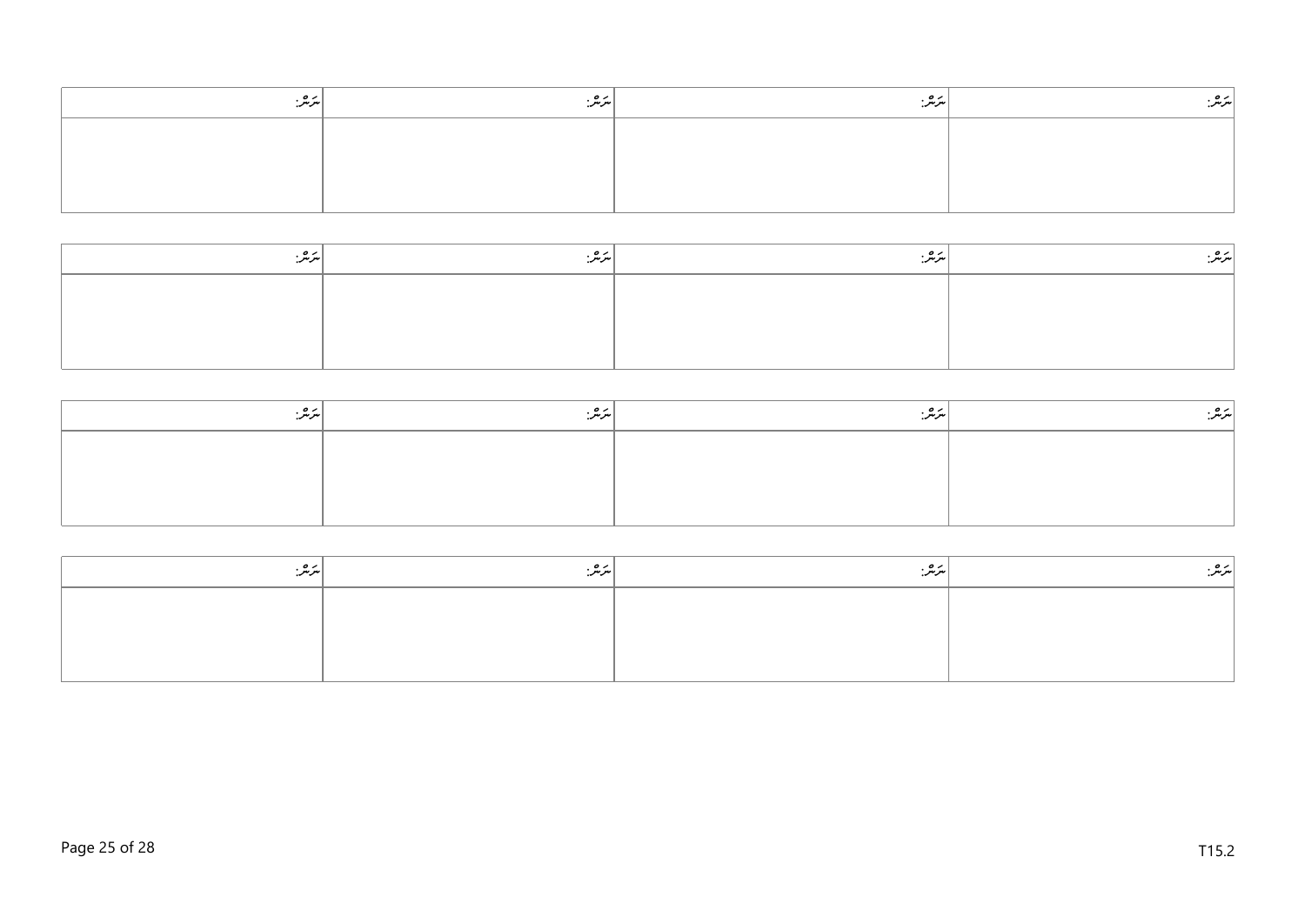| $\cdot$ | ο. | $\frac{\circ}{\cdot}$ | $\sim$<br>سرسر |
|---------|----|-----------------------|----------------|
|         |    |                       |                |
|         |    |                       |                |
|         |    |                       |                |

| يريثن | ' سرسر . |  |
|-------|----------|--|
|       |          |  |
|       |          |  |
|       |          |  |

| بره | $\overline{\phantom{a}}$ | $\overline{\phantom{a}}$<br>َ سومس |  |
|-----|--------------------------|------------------------------------|--|
|     |                          |                                    |  |
|     |                          |                                    |  |
|     |                          |                                    |  |

| 。<br>. س | ىرىىر |  |
|----------|-------|--|
|          |       |  |
|          |       |  |
|          |       |  |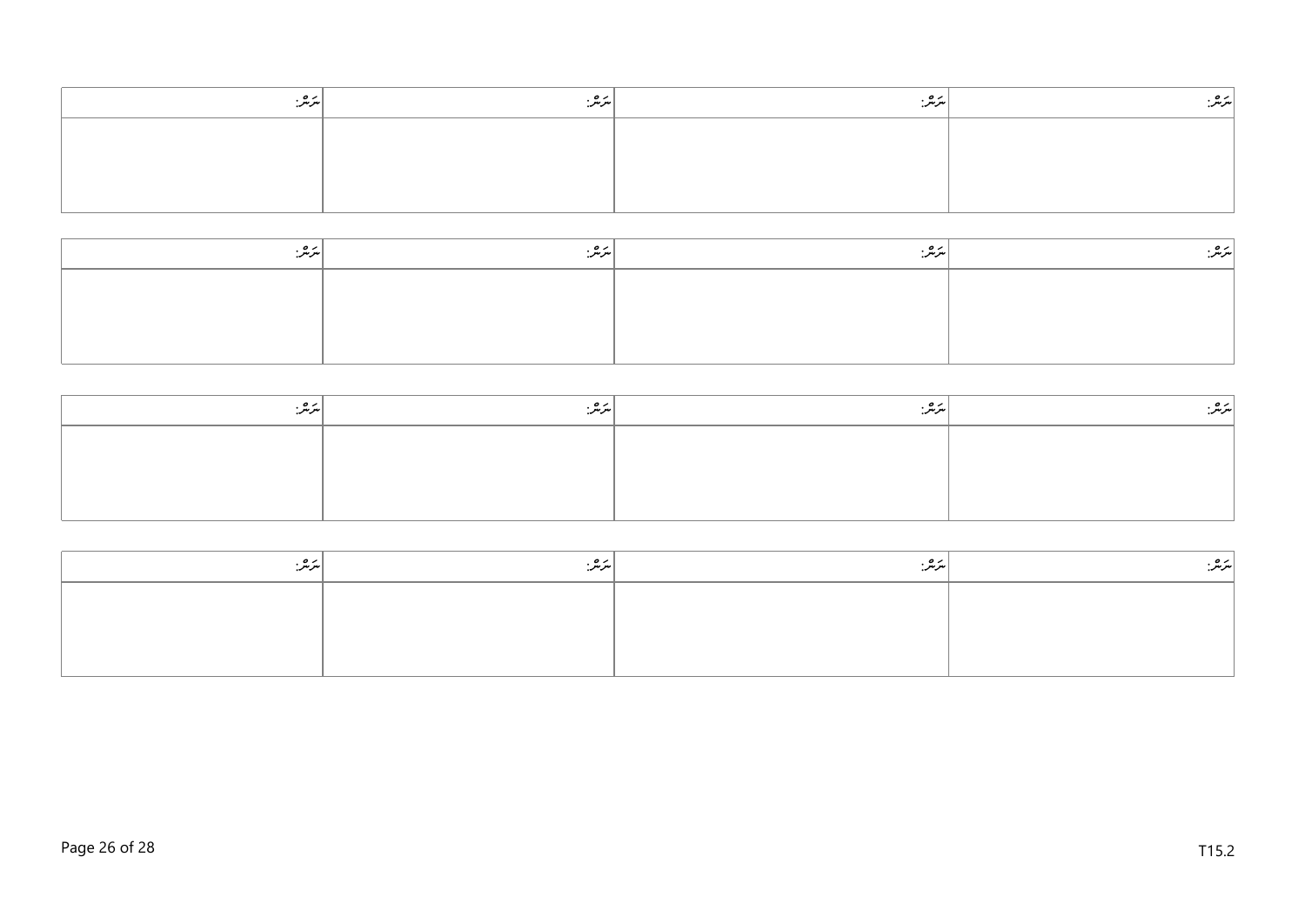| ير هو . | $\overline{\phantom{a}}$ | يرمر | لتزمثن |
|---------|--------------------------|------|--------|
|         |                          |      |        |
|         |                          |      |        |
|         |                          |      |        |

| ىر تىر: | $\circ$ $\sim$<br>" سرسر . | يترمير | o . |
|---------|----------------------------|--------|-----|
|         |                            |        |     |
|         |                            |        |     |
|         |                            |        |     |

| الترنثر: | ' مرتكز: | الترنثر: | .,<br>سرسر. |
|----------|----------|----------|-------------|
|          |          |          |             |
|          |          |          |             |
|          |          |          |             |

|  | . ه |
|--|-----|
|  |     |
|  |     |
|  |     |